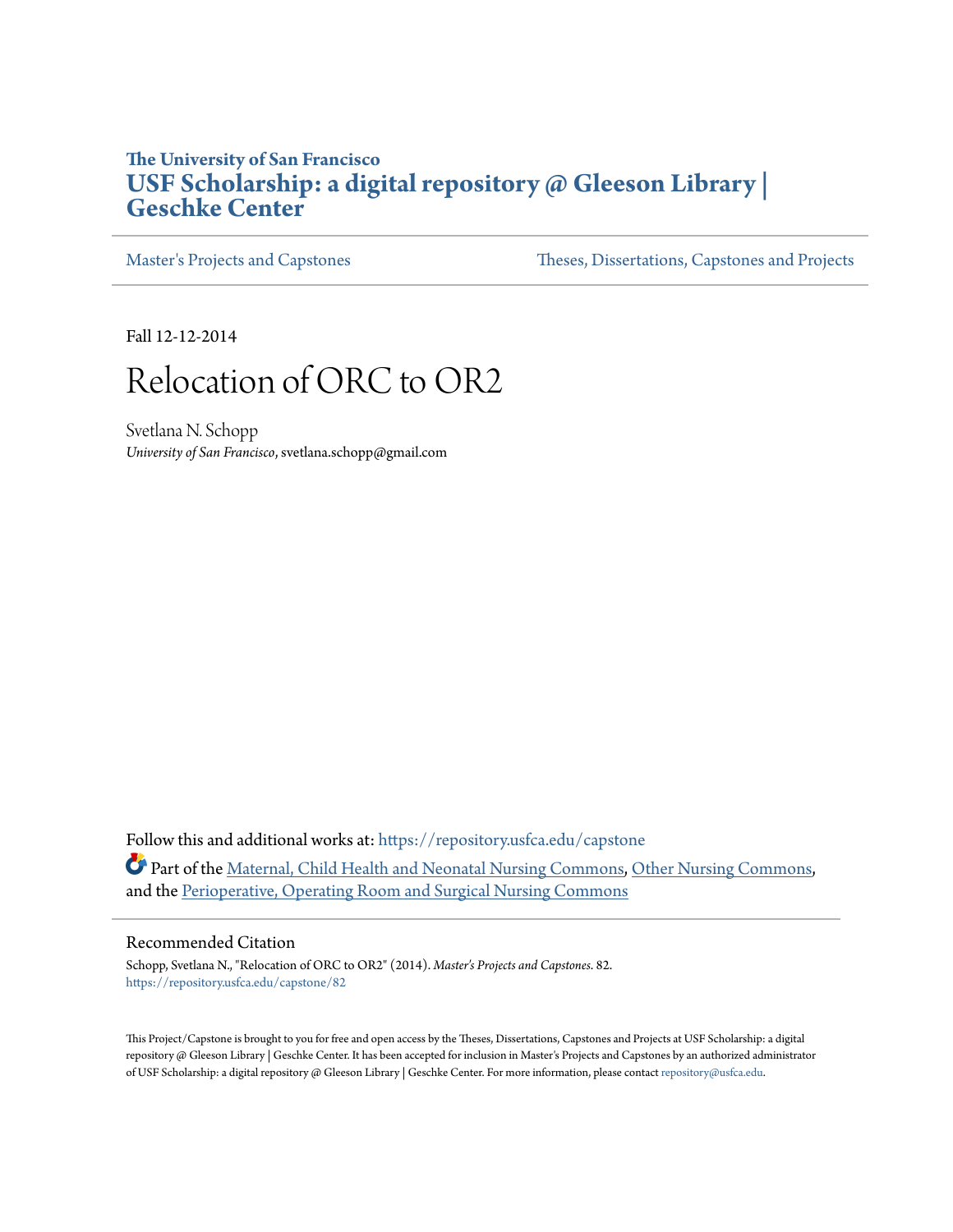# University of San Francisco CNL Online Program Prospectus Summary Brief: Relocation of ORC to OR2

#### Specific Aim

Upon ORC relocation to OR2 on September 3rd, 2014, the microsystem will aim to maintain safety and quality of care of OB patients undergoing Cesarean Sections through effective teamwork, clear interdisciplinary communication, collaboration, and standardization of processes involved.

#### Author: Svetlana Schopp, RN, CNL Student

Background: The institution is a 25-bed not for profit rural health care facility and is a designated Critical Access Hospital; it is located in Northern California. In September of 2007, the voters of the district passed a General Obligation (GO) Bond with a 72% support, in the amount of \$98.5 million. This GO Bond provides the funds for various retrofitting projects around the campus. Thus, since 2008 the macrosystem has been undergoing various remodeling and retrofitting as a result of seismic upgrade requirements for the state of California. The Obstetric (OB) unit is next in line to be rebuilt to meet the seismic requirements. While the OB unit is being re-built, it will temporarily be housed on the Medical Surgical unit. This interim OB location does not have an operating room, thus Cesarean Sections (C/S) will need to be performed in the main operating room (OR).

Supportive Data: With this relocation of the OB, operating room dedicated to Cesarean sections (ORC) must be relocated to the main OR. One of the operating rooms within the main OR will be set up as a C/S OR to ensure 24/7 readiness and availability of this service to the patients in the community. The new practice will remain in place for at least two years while the new OB unit is being built and connected to the main hospital building.

• FMEA

Appendix A demonstrates complete results of the Failure Modes and Effects Analysis (FMEA). Following are some highlights. The FMEA team identified two Risk Priority Numbers (RPN) associated with unclear communication between obstetricians and OB RNs and lack of clear guidelines as to when to mobilize for a Cesarean Section. Another area that had a high RPN score was lack of timely initiation of emergency response when STAT C/S is needed. Additionally, the FMEA team scored high the failure mode of when the OB patient experiences post partum hemorrhage; the kit is not readily available in the main OR.

• Process Map Flowcharts

The process improvement team created process flow charts for high risk and low volume scenarios: (1) STAT Cesarean Sections during normal business hours: M-F 07-17 (Appendix B) and (2) STAT Cesarean Sections after hours, on weekends, and holidays (Appendix C). In addition, the team created an algorithm to standardize when to mobilize C/S patient to OR (Appendix D). C/S process algorithm highlights communication and patient flow processes in the new location (Appendix E). The team aimed at developing a standardized approach when responding in an emergency.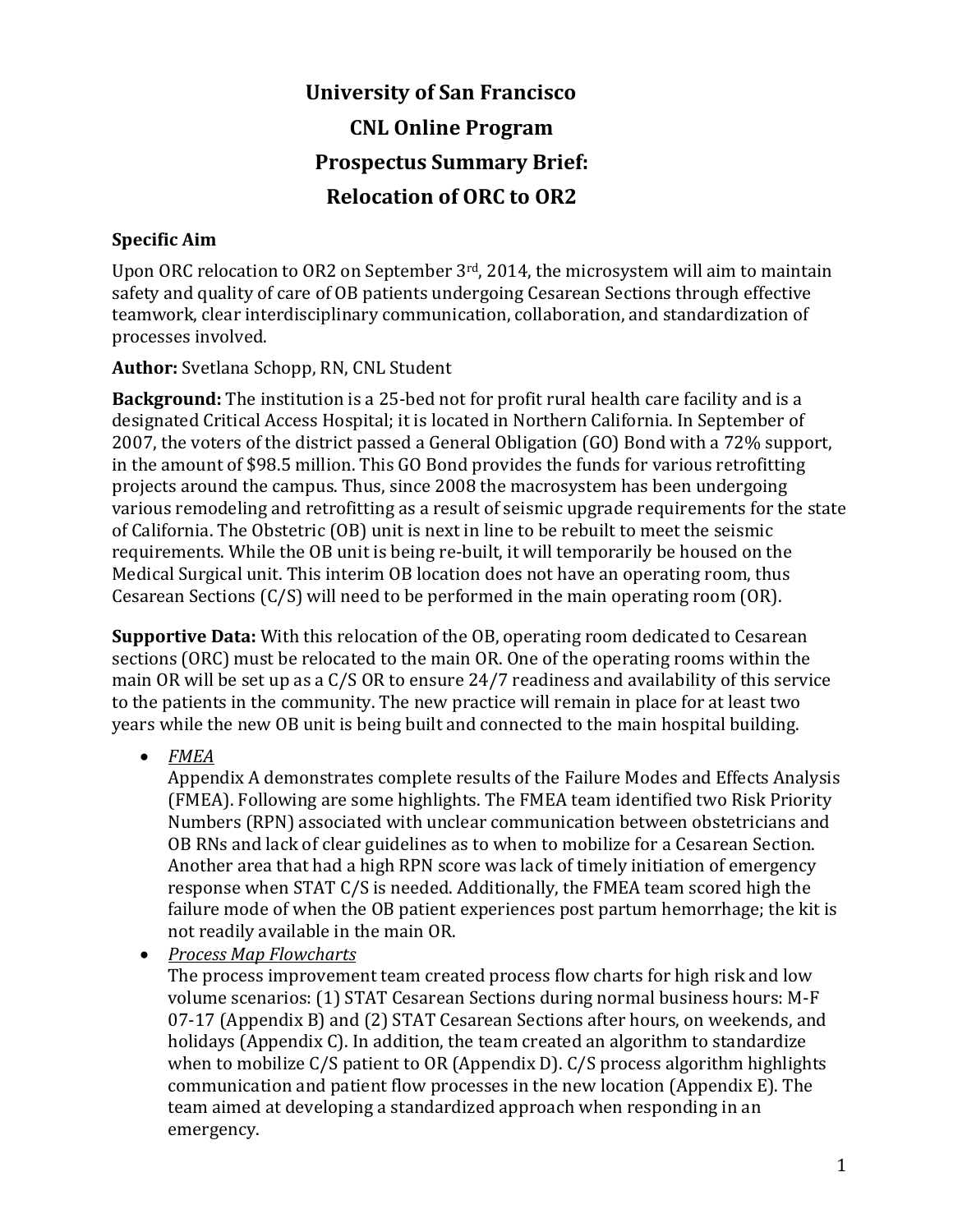Microsystem Status Relative to the Project: Strengths, Weaknesses, Opportunities, and Threats (SWOT) analysis (Appendix F) aided in identifying of human and physical resources, processes and activities, physical environment, and trends in microsystem and macrosystem culture (Community Tool Box [CTB], 2014). The SWOT analysis revealed human resources strengths such as skilled clinical staff both nurses and physicians. It demonstrated that the new emergency Code Section, when activated in an emergency, would compensate for limited personnel availability and assist with safe patient transport to OR2 for impending Cesarean Section.

Search Strategies: One of the biggest concerns with this new process is the extended time that it takes to transport patient from OB to OR2. Thus, the literature search was based on industry standards of decision to incision and data that demonstrates the real life attainability as well as sustainability of this 30 minutes standard. Incidentally, the data also demonstrated the impact of the 30 minutes decision to incision standard on maternal and neonatal outcomes. The databases were searched for phrases "decision to incision", "crash cesarean section", "STAT cesarean section", "recommendation", and "standard". The articles' publication dates ranged from 2006 to 2014.

Databases Used: CINHAL Complete, PubMed, Scopus, and EBSCOhost.

Summary of Evidence: Mooney, Ogrinc, and Steadman (2007) assert that a small rural hospital can improve and sustain delivery by cesarean section response times. This can be done through implementing multiple small changes over time, through setting clear goals, promoting interdisciplinary teamwork, and providing effective leadership.

In this three-year study, de Regt, Marks, Joseph, and Malmgren (2009) demonstrate that utilization of collaborative interdisciplinary approach towards better communication and teamwork allowed this facility to implement sustainable innovations in reducing decision to incision times across the spectrum of cesarean deliveries.

In this prospective observational study Bloom et al. (2006) evaluated data over three-year span and concluded that decision to incision interval had no impact on maternal outcomes; while delivery within 30 minutes did not guarantee that infant safety. In addition, the authors emphasize the value of sound clinical judgment in establishing urgency in emergency situations.

Nielsen et al. (2007) performed a 15-month study with mid-study four-month training period for the intervention hospitals. Although this study found no significant differences in maternal or infant adverse outcomes between control and intervention groups, it did discover a significant difference in decision to incision time between these groups: control group at 33.3 minutes versus intervention group at 21.2 minutes, with  $P = 03$ . This study demonstrates that teamwork training can have positive effect on ensuring that incision to decision time remains as short as possible in emergency situations.

Tolcher, Johnson, El-Nahsar, and West (2014) systematic literature review and metaanalysis of the proportion of emergent cesarean sections performed within 30 minutes and difference in neonatal outcomes in such deliveries accomplished in 30 minutes or less versus in 30 minutes or more. Authors argue that there is no convincing evidence to suggest that neonatal morbidity is worse when the decision-to-incision or delivery exceeds 30 minutes, particularly for the highest-risk category 1 deliveries.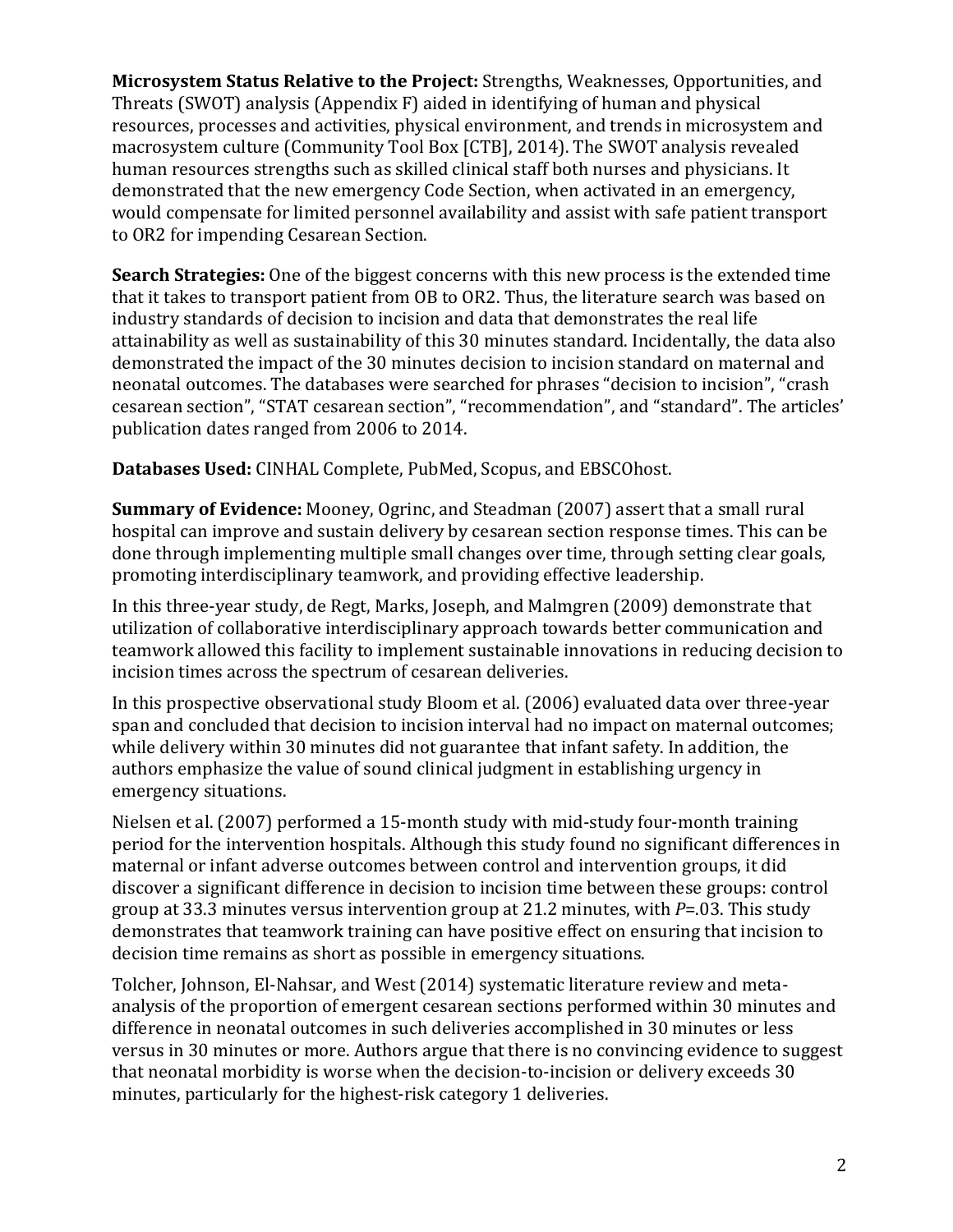Stakeholders: The stakeholders are everyone who is affected by this process (Mind Tools, 2014). In this case they are OB, OR, and PACU nurses, obstetricians, anesthesiologists, respiratory therapists, pediatricians, and OB patients requiring C/S. The grid in Appendix G demonstrates the stakeholders for this process by power and interest.

Apply the Evidence: The literature review for best evidence based practice for decision to incision included observational studies, systematic meta-analysis reviews, and randomized control trial. The evidence demonstrated that 30 minutes interval of decision to incision is attainable through teamwork and communication training. Thus, a macrosystem must instill and foster effective communication and teamwork among clinicians involved in such emergencies in order to ensure timely and effective emergency interventions. These articles demonstrate that, in an emergency, an objective approach grounded in sound clinical judgment is needed to ensure fetal and maternal safety.

Business Case: Cost of patient transport in new location is \$10,416.72. Cost of transport in the old location was \$727.60. This represents more then ten times increase in cost for patient transport. No extra employees were allocated for the duration of performing cesarean sections in OR2, thus microsystems, including OB and OR, will need to work together to ensure patient's transport is accomplished in a safe and effective manner. Appendix H demonstrates the financial impact of the patient transport to and from OR2.

There is cost of lost revenue due to OR2 being exclusively dedicated to cesarean sections. An average cost of OR per minute is currently \$33.12 per minute. This is based on the last sixmonth financial data that demonstrates variability of the cost from \$19.65 to \$40.97 per minute. Since other surgical cases cannot be done in OR2, they may be done later in the day or even diverted to another facility. If they are done later in the day, the OR and recovery room staff may be paid overtime or call back. If the cases are diverted to another facility, then hospital completely loses that revenue.

In the event of an adverse outcome to mom or baby the change in location could be viewed as a liability with potential financial penalties. For instance, from 2006 to 2010, CNA and NSO report professional exposures for nurses in obstetrics is the highest with total paid indemnity of \$20,264,713 with average of \$382,353 per case.

Cost of two identical PPH carts and extra instrumentation is approximately \$6,000.00.

Cost of labor hours (200 hours) for CNL is approximately \$16,000.00.

Steps for Implementation: Gantt chart representing the activities timeline is demonstrated in Appendix I. The space between the vertical time bars is 365 days. The entire process from planning to implementation and evaluation is 16 months. As a rural hospital, we perform about ten cesarean sections per month, thus to have adequate number of cases to ensure adequate fine-tuning of the process has occurred, six months will be needed.

First, the FMEA team was formed to evaluate the process for any failures as well as the severity of those failures. In total, there were six FMEA meetings that identified various issues and obstacles to this process change.

New processes were developed and implemented. One process was the formulation and implementation of the Code Section emergency code: it is activated in the case of maternal or neonatal emergency to ensure adequate number of staff is available to transport patient to OR2. The Code Section policy and procedure was developed in collaboration with hospital Safety Committee that is charged with ensuring safe environment of care in the entire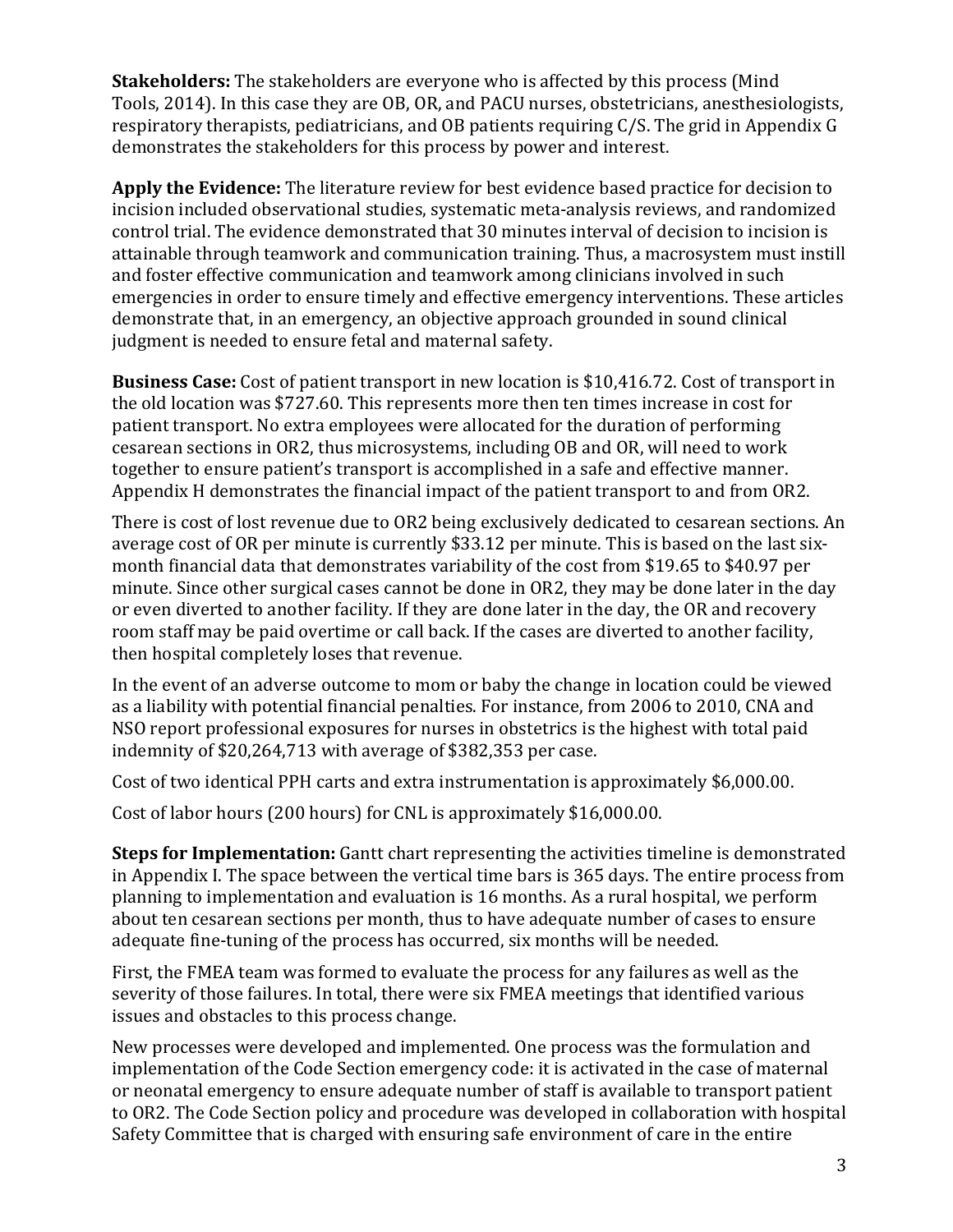macrosystem. Macrosystem-wide education was rolled out in August via electronic education system (Health Stream) and two Code Section drills were performed.

Prior to process implementation, key stakeholders were oriented to the new OR location. They included RTs, pediatricians, OB staff, and housekeeping personnel.

Since the implementation of this process, Plan-Do-Study-Act (PDSA) approach has been utilized for evaluation and further adjustment.

Supportive Theory: By utilizing Kurt Lewin's Change Theory as a framework to implement this change in process, we will be able to successfully attain our goal of maintaining safety and quality of care to C/S patients. Lewin (1951) outlined three stages before a change can take root in a system: unfreezing, moving, and refreezing (as cited in Mitchell, 2013, p. 32). Currently clinicians are undergoing moving and refreezing stages of the change by adjusting to this new process.

#### Results/Outcomes:

- 1. Since implementation of this new process, maternal and neonatal care has been remained of high quality and safe. Staff and physicians have become more comfortable with the new location.
- 2. As of November 15th, 2014, 26 cesarean sections have been performed, ten of which were elective. Four out of ten were late arriving to the OR. One late patient in the OR arrival was due to misplaced paperwork in OB, two were due to obstetrician performing ultrasound at bedside in OB immediately before going to OR, and last one due to leaving OB unit late. OB staff maintains patient's chart intact, ensuring it is complete; resolved as of October 10<sup>th</sup>. A recommendation was made for obstetricians to complete any preoperative interventions no later then 20-30 minutes before scheduled patient time in OR; this is work in progress and has not been resolved. Currently, if an elective C/S is scheduled for 0730, OB nurses have only about 5 minutes for hand off report, which may be inadequate. Recommendation has been made for OR staff to transport patients for elective C/S and OB nurse joining in OR2 after hand off report is completed; this has not been resolved yet.
- 3. Upon initiating C/S cases in OR2, it was noted that suction equipment for neonate resuscitation was not installed in the new location. Immediate resolution on October 17<sup>th</sup>: suction tree installed next to the neonatal warmer/resuscitation area.
- 4. Vaginal delivery complications: postpartum hemorrhage, operative delivery with forceps or vacuum assisted. These patients used to be taken into ORC, now are being treated up in OB due to prolonged transport. Need to work with obstetricians, OB and OR staff to develop standardized approach and algorithm to eliminate confusion and ensure timely response.
- 5. Preoperatively, patient's support person waits in the hallway before he/she can join the patient in OR2. This has been identified as inadequate. The team is working on a more inviting waiting environment.

Recommendations: Continue with Plan-Do-Study-Act cycles to further streamline and standardize the new process. Standardize postpartum hemorrhage processes for both C/S patients and vaginal delivery patients, specifically to clear up expectations when to mobilize to OR. Improve efficiencies for elective cesarean sections timely arrival to OR.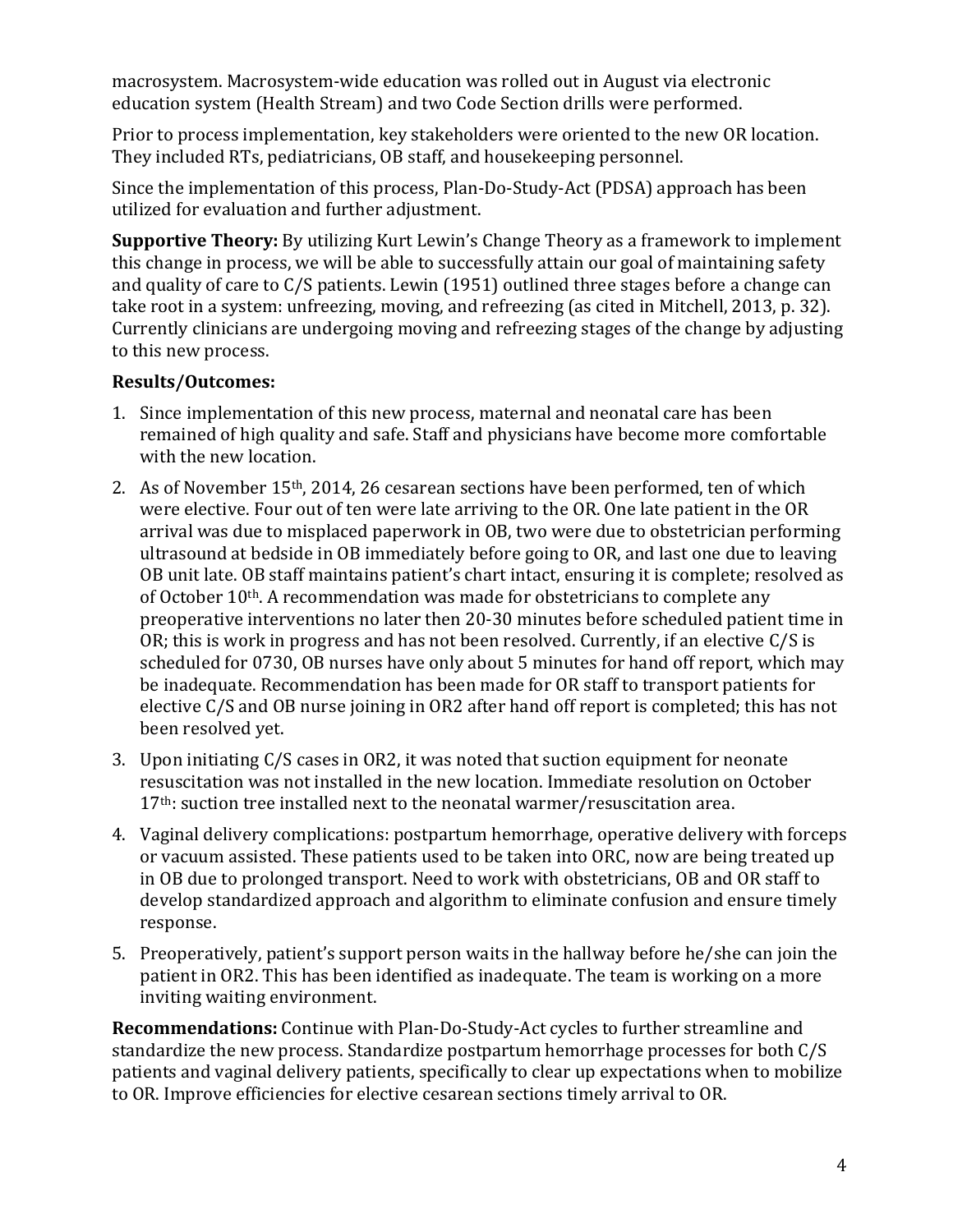#### References

- Bloom, S. L., Leveno, K. J., Spong, C. Y., Gilbert, S., Hauth, J. C., Landon, M. B., … Gabbe, S. G. (2014). Decision-to-incision times and maternal and infant outcomes. Obstetrics  $\&$ Gynecology, 108(1), 6-11. doi: 10.1097/01AOG0000224693.07785.14
- Community Tool Box. (2014). Section 14. SWOT analysis: Strengths, weaknesses, opportunities, and threats. Retrieved from http://ctb.ku.edu/en/table-ofcontents/assessment/assessing-community-needs-and-resources/swotanalysis/tools
- de Regt, R. H., Marks, K., Joseph, D. L., & Malmgren, J. A. (2009). Time from decision to incision for cesarean deliveries at a community hospital. Obstetrics & Gynecology, 113(3), 625-629. doi: 10.1097/AOG.0b013e31819970b8

Institute for Healthcare Improvement. (2004). Failure modes and effects analysis (FMEA). Retrieved from http://www.ihi.org/resources/Pages/Tools/FailureModesandEffectsAnalysis Tool.aspx

- Mind Tools. (2014). Stakeholder analysis: Winning support for your projects. Retrieved from http://www.mindtools.com/pages/article/newPPM\_07.htm
- Mitchell, G. (2013). Selecting the best theory to implement planned change. Nursing Management, 20(1), 32-37.
- Mooney, S. E., Ogrinc, G., & Steadman, W. (2007). Improving emergency caesarean delivery response times at a rural community hospital. British Medical Journal Quality & Safety, 16(1), 60-66. doi: 10.1136/qshc.2006.019976
- Nelson, E. C., Batalden, P. B., & Godfrey, M. M. (2007). Quality by design: A clinical microsystems approach. San Francisco, CA: Jossey-Bass.
- Nielsen, P. E., Goldman, M. B., Mann, S., Shapiro, D. E., Marcus, R. G., Pratt, S. D., … Sachs, B. P. (2007). Effects of teamwork training on adverse outcomes and process of care in labor and delivery: A randomized controlled trial. Obstetrics & Gynecology, 109(1), 48-55. Doi: 10.1097/01.AOG.0000250900.53126.c2OSHPD. (2013). Seismic compliance bills. Retrieved from http://www.oshpd.ca.gov/FDD/seismic\_compliance/SB90/index.html
- OSHPD. (n. d.). Seismic retrofit program overview. Retrieved from http://www.oshpd.ca.gov/fdd/seismic\_compliance/SB1953/SB1953Overvie w.pdf
- TFHD. (n. d.) Tahoe Forest Hospital District measure C projects. Retrieved from http://measurecprojects.com
- Tolcher, M. C., Johnson, R. L., El-Nashar, S. A., & West, C. P. (2014). Decision-to-incision time and neonatal outcomes: A systematic review and meta-analysis. Obstetrics  $\&$ Gynecology, 123(3), 536-548. doi: 10.1097/AOG.0000000000000132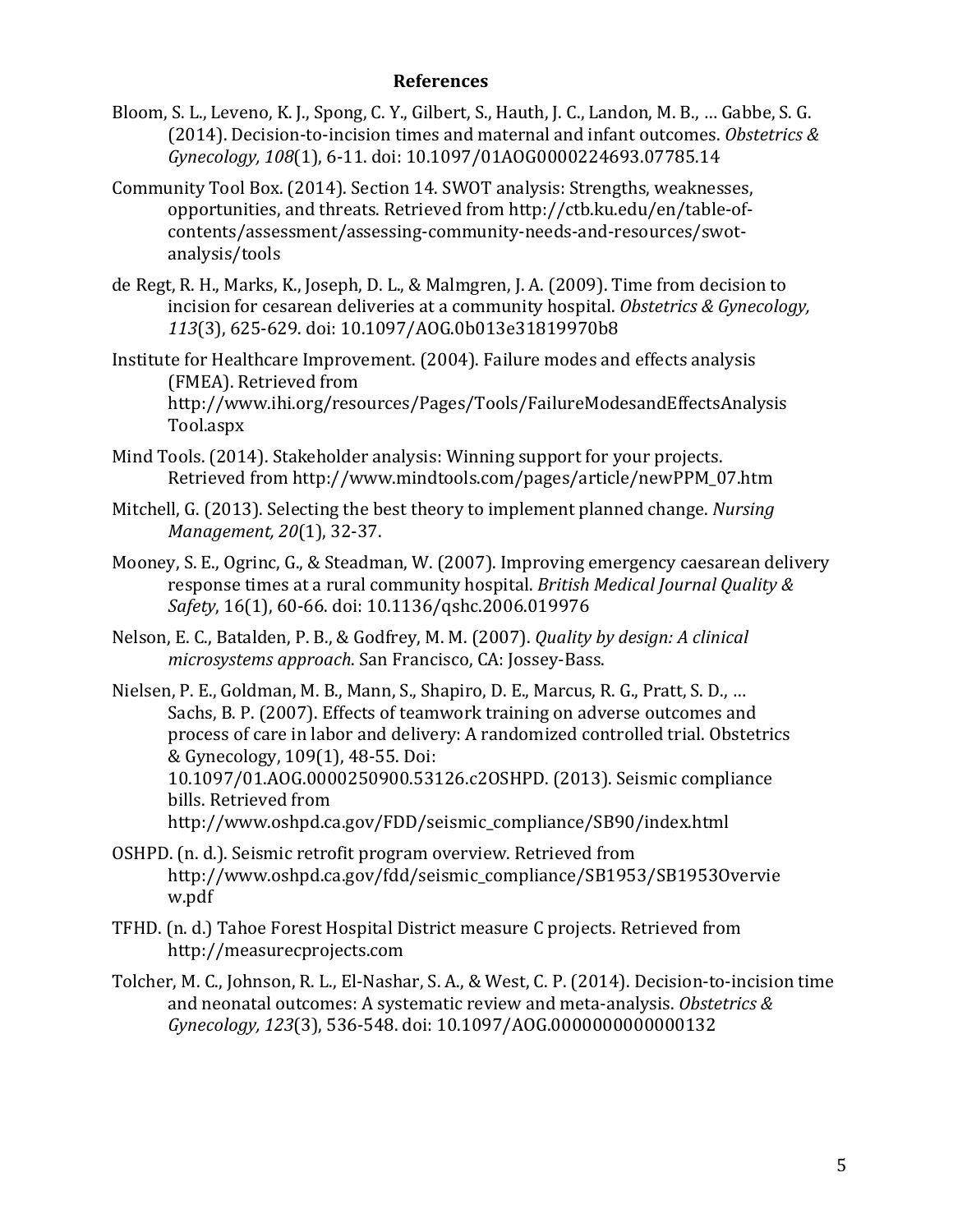#### Appendix A FMEA: Relocation of ORC to OR2 (1 of 5)

| <b>Steps</b><br>indhelProcess                                                           | FailureMode                                                                 | FailuredCauses                                                                                                                                                         | Failure Effects                                                                                                        | Occurrence<br>$(1-10)$ | Likelihood®fd Likelihood®f<br>Detection<br>$(1-10)$ | Severity<br>$(1-10)$ | <b>Risk Priority</b><br>Number <sup>[2]</sup><br>(RPN) | Actions To Reduce?<br>Occurrence of Failure                                                                                                                                                                                                                                            |
|-----------------------------------------------------------------------------------------|-----------------------------------------------------------------------------|------------------------------------------------------------------------------------------------------------------------------------------------------------------------|------------------------------------------------------------------------------------------------------------------------|------------------------|-----------------------------------------------------|----------------------|--------------------------------------------------------|----------------------------------------------------------------------------------------------------------------------------------------------------------------------------------------------------------------------------------------------------------------------------------------|
| 1.00Bliteamlimake<br>determinationbtmeeds?<br>STATIC/S                                  | a.Dunclear®tommunication                                                    | a. Hierarchy RND<br>fear/intimidationbyDMD),<br>did not the ar MD, Inot ?!<br>using!\$BARI(MDi&IRN);??                                                                 | a. Bdelay <b>Ibf</b> [pt Et are, ?]<br>increased@morbidity@and@<br>mortality[Mi 风 M )                                  | 8                      | 10                                                  | 10                   | 800                                                    | Work With Dobstetricians ??<br>onfollaborative Solution;<br>ManualDacenta?<br>extraction, Vacuum and ?!<br>forcepsdelivery32<br>notifyingIDRILrew:2<br>guidelines/clear <sup>®</sup><br>expectations, 3tand by IDRI<br>crew@on@ampus,@n@ept,<br>atthome?)函which图<br>membershflDRitrew. |
|                                                                                         | b.lack@f@lear@uidelines?<br>when Ito Imobilize Ipt Ito 2<br>OR <sub>2</sub> | b.dack@f?<br>standardization, Junclear <sup>®</sup><br>aboutandividuala<br>physician's preferences                                                                     | b.DdelayDofDtDtare,?<br>increasedIMI&IM                                                                                | 10                     | 10                                                  | 10                   | 1000                                                   | WorkWithDbstetricians?<br>ontollaborativeBolution                                                                                                                                                                                                                                      |
|                                                                                         | c.LInabledtodocateRN2<br>supholstarticalling IDRE<br>crewiin                | c. turrent tommunication<br>systemIdoesihotireach?<br>everyonediphones, <sup>2</sup><br>portable phones, thard-<br>wired phones, Doverhead ??<br>paging, Letc.)        | c. delay@f@tfcare,?<br>increasedIMI&IM                                                                                 | 7                      | $\mathbf{1}$                                        | 10                   | 70                                                     |                                                                                                                                                                                                                                                                                        |
| 2.00verhead@bageDnD<br>hospital: d'Code Stork <sup>2</sup><br>OB"                       | a.leam@nembers@lo@not@<br>know do Teport do Their?<br>posts                 | a. Involved Bw/other?<br>emergencies/pts, turrent?<br>communication <sup>3</sup> ystem <sup>2</sup><br>does not Treach Teveryone, ??<br>float®N®hot®n®house            | a. delay of ottrare, iteam?<br>membersfrustrated                                                                       | 5                      | $\mathbf{1}$                                        | 5                    | 25                                                     |                                                                                                                                                                                                                                                                                        |
|                                                                                         | b.Dack®flunderstanding?<br>& Deducation To fitheir Troles                   | b. Staff hew doffacility, ?!<br>codemotidelineatedionaDi<br>badge, dack@f?<br>checklist/standardization                                                                | b. Bilelay Bof Bot Brane, Fream ??<br>membersfrustrated                                                                | 9                      | 10                                                  | 8                    | 720                                                    |                                                                                                                                                                                                                                                                                        |
| 3.DBBunitRallsRTI&D<br>Peds. RNBup Etalls DRE<br>crew, float RN, 吸 PACU ?!<br><b>RN</b> | a. Junable dodocate?<br>personnel                                           | a.thome/cellphonemot?<br>working, BtaffBdid Thot ??<br>knowlhe/shellwasibnitall,<br>lack®f?<br>understanding/role <sup>[2]</sup><br>assignment, flack[bf]<br>checklist | a. delay of other are, ?<br>increasedIMI服IM, ?<br>substandard pticare due!<br>todack@fthelp?                           | $\overline{2}$         | $\mathbf{1}$                                        | 6                    | 12                                                     |                                                                                                                                                                                                                                                                                        |
|                                                                                         | b.Dersonnellunabledo?<br>getan                                              | b. Weather, Etraffic, Etar <sup>2</sup><br>accident, Broad Losure                                                                                                      | a. delay of other are, ?<br>increased?morbidity?and?<br>mortalityIMI跟IM),2<br>substandard動tLareIdue?<br>todack@ffhelp? | 1                      | $\mathbf{1}$                                        | 8                    | 8                                                      |                                                                                                                                                                                                                                                                                        |
|                                                                                         | inflast                                                                     | c. Dersonnel Dunable To gett c. Does Thot Divern Truckee   a. Delay Difpt Dare, ?<br>proper                                                                            | increased MI&IM, ?<br>substandard [bticare [blue ]<br>todack@ffhelp?                                                   | 5                      | 10                                                  | 10                   | 500                                                    |                                                                                                                                                                                                                                                                                        |
|                                                                                         | d.Dunable do Deach<br>everyonelinatimely?<br>manner                         | d. toollong to Teach?<br>everyonedcalling 30<br>people Via home phone, ??<br>cell, 图 (The ager)                                                                        | a. delay of other are, ?<br>increased MI&IM, ?<br>substandard取tltareIdue?<br>todack@fthelp?                            | 10                     | $\mathbf{1}$                                        | 10                   | 100                                                    |                                                                                                                                                                                                                                                                                        |
| 4.1PtitoDR2Diabedby2<br>OBIRN, IRT, 函FloatIRN.                                          | a. 图ack函f fhelp?<br>w/transport                                             | a.DBERNDnDedDv/pt2                                                                                                                                                     | a. delay of other are, ?<br>injured <b>Btaff</b>                                                                       | 9                      | $\mathbf{1}$                                        | 10                   | 90                                                     |                                                                                                                                                                                                                                                                                        |
|                                                                                         | b.Dbstacles/patientsin?<br>hallways                                         | b. Dts Dut Dn Zu Walk In The<br>hallway,歴quipmentmot?<br>putaway                                                                                                       | b. Crompromised Bafety, ?<br>risklioranjury: apt, staff                                                                | 5                      | $\mathbf{1}$                                        | 10                   | 50                                                     |                                                                                                                                                                                                                                                                                        |
|                                                                                         | c.BupportDersonDasses?<br>out                                               | c. Tesponse To?<br>stress/emergency@e.g.?<br>vasovagal)                                                                                                                | c.歐rain函n图<br>resources/staff, anjured <sup>®</sup><br>staff®r®upport®erson                                            | $\overline{2}$         | $\mathbf{1}$                                        | 4                    | 8                                                      |                                                                                                                                                                                                                                                                                        |
|                                                                                         | d. bloodfluidnrackedmn?<br>floorffromDBibed                                 | d. Becondary Holpt's?<br>condition                                                                                                                                     | d.anjured&taff@slip?<br>hazard), Infection Rontrol®<br>issue, ancreased aheed afor?<br>housekeeping                    | 3                      | 5                                                   | 4                    | 60                                                     |                                                                                                                                                                                                                                                                                        |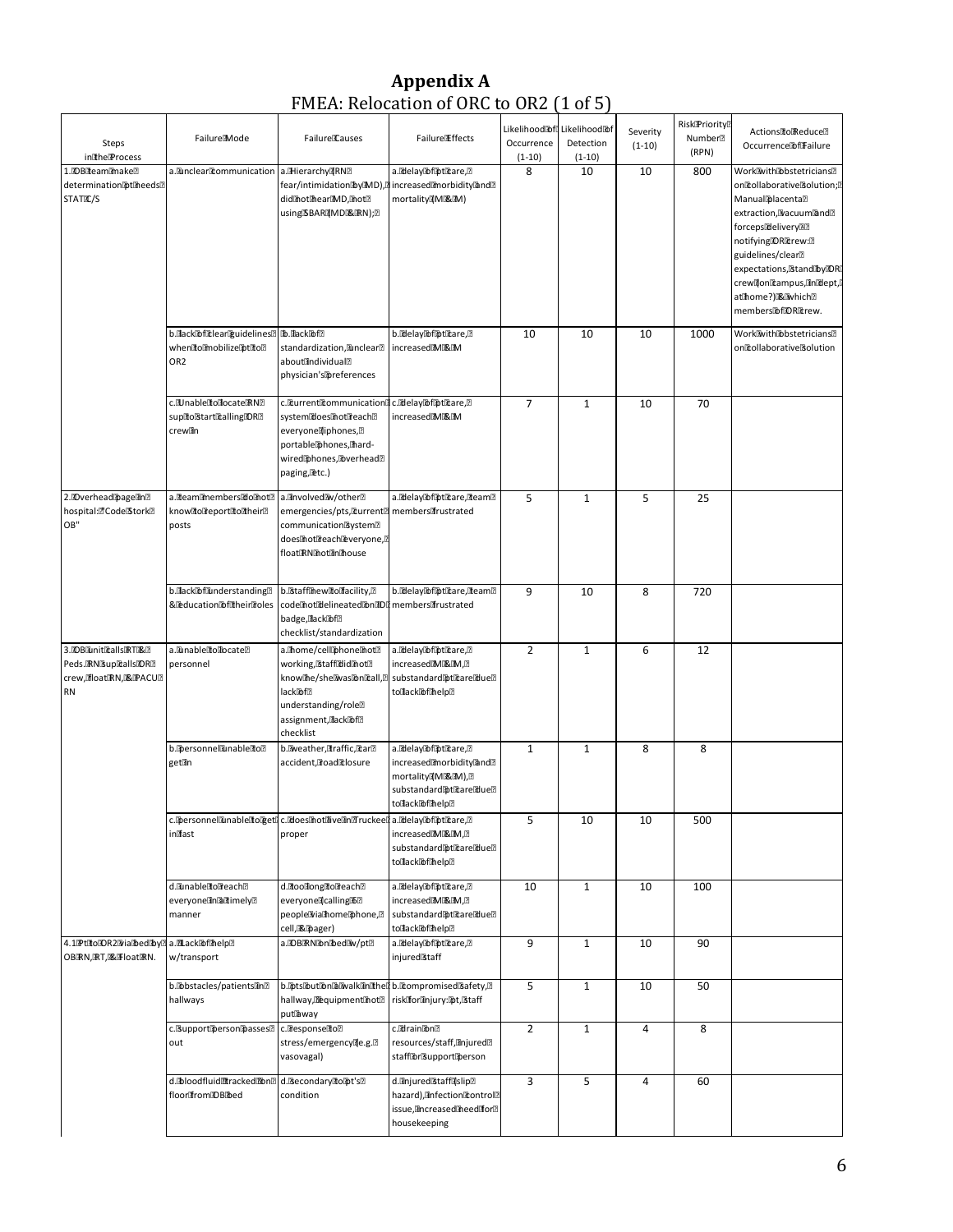#### Appendix A (Cont'd) FMEA: Relocation of ORC to OR2 (2 of 5)

|                                                                                      | e. Delevator finalise/not<br>available/out動fsvc                          | e.both Delevators broken, 2 e.Delay Difiptitare, 2<br>backlup@eneratorlis?<br>down.                                                                                                                                                                                                                                                                                                                                        | injured <sup>3</sup> taff                                                                                                                                                                                                                                                       | 1  | $\mathbf{1}$ | 10             | 10  |                                                        |
|--------------------------------------------------------------------------------------|--------------------------------------------------------------------------|----------------------------------------------------------------------------------------------------------------------------------------------------------------------------------------------------------------------------------------------------------------------------------------------------------------------------------------------------------------------------------------------------------------------------|---------------------------------------------------------------------------------------------------------------------------------------------------------------------------------------------------------------------------------------------------------------------------------|----|--------------|----------------|-----|--------------------------------------------------------|
| 4.25SupportDerson<br>accompanies®tLo®<br>surgery®rills®scorted®byl<br>Med. Surg. RN. | a. Support Derson Too!<br>distraught                                     | a. Tesponsello?<br>stress/emergency, ho bnel<br>isDavailablelloDescort2<br>support@ersondo?<br>surgery.                                                                                                                                                                                                                                                                                                                    | a.@rain@n@<br>resources/staff, maynget?<br>violent <sup>3</sup> >Staff3afety?<br>compromised, 取t is面<br>distraught                                                                                                                                                              | 3  | 5            | 8              | 120 |                                                        |
| 5.100Bleamanitiates<br>C/SEInEOR2.                                                   | a.IDBIteamBunableIto?<br>startIC/SE                                      | a.dack®f®nultidisciplinary®<br>training/involvement, <sup>[9]</sup><br>lack®f®ngoing?<br>competency Training To?<br>initiatelC/S, dack@f@<br>checklist/reference <sup>®</sup><br>materials, anot following?<br>checklist, Back @f Bupport<br>personnel, anot knowing?<br>how do Obperate DRE<br>equipmentae.g. Bovie, ??<br>suction, Imonitor), Inot <sup>2</sup><br>familiar Wy/supply docation<br>including@medications. | a. delay bf pticare, ?<br>increasedIMI&IM                                                                                                                                                                                                                                       | 10 | 8            | 10             | 800 | WorkWithBbbstetricians?<br>on Tollaborative Solution   |
| 5.25SupportDersonase<br>waiting®utside®R2®n?<br>althairdprovided).                   | a. Waiting alone.                                                        | a.LackDfDersonnel.                                                                                                                                                                                                                                                                                                                                                                                                         | a. Increased Eemotional ?!<br>distressitoBupport <sup>®</sup><br>person, ancreased Tchance?<br>forditigation/legal?<br>liability, ancreased thance?<br>of Violence from Bupport?<br>person <sup>3</sup> >StaffSafety3s?<br>compromised, decrease?<br>in [bt/family Batisfaction | 10 | $1\,$        | 3              | 30  |                                                        |
| 6.DREtrewParrivesHo?<br>OR2@ndfto@oin@n@n@<br>procedure.                             | a. Inot a Bmooth Iransition a. Ilack Ibf Dersonnel Io ?!<br>ofptttare    | assume Toles, Staff?<br>arriving随tdifferenttimes                                                                                                                                                                                                                                                                                                                                                                           | a.frustrated/distraught <sup>2</sup><br>for®taff@OR®and®DB),@<br>unsafe®ituationfor®t, <sup>2</sup><br>compromised&terility?>?<br>increase aiska ortsSI                                                                                                                         | 10 | $\mathbf{1}$ | $\overline{7}$ | 70  |                                                        |
|                                                                                      | b.anableaodocate?<br>instruments動uetoDhaos field, DhaosDueDo图            | b.alisorganized<br><b>Sterile</b><br>2<br>emergency, IDB@ersonnel<br>unfamiliar Wy/contents bf?<br>trays                                                                                                                                                                                                                                                                                                                   | b. frustrated/distraught <sup>®</sup><br>for®taff@OR®and®DB),@<br>unsafe®ituationfor®t,2<br>potentialdfortharmdtomt?<br>as函图esult函f@etained图<br>surgicalitem <sup>3</sup> spongelbr?<br>instrument                                                                              | 8  | $\mathbf{1}$ | 8              | 64  |                                                        |
| 7. Baby Is delivered.                                                                | 7.1BabyTheeds?<br><u>resuscitation</u> :ඹ.ඹot ?<br>enoughthelp           | a.DackDfDNRPDtrained?<br>staff,llacklibf?<br>multidisciplinary®ngoing?<br>training                                                                                                                                                                                                                                                                                                                                         | a. delay of other are, ?<br>increased?morbidity?and?<br>mortality[Mi&M),2<br>increase and egaldiability,<br>increaseIMi&IMitoIbther?<br>pts@n@acility,@upport@<br>personasadistraught 3>2<br>increaseffor@iolence                                                               | 10 | $\mathbf{1}$ | 10             | 100 |                                                        |
|                                                                                      | b. Dequipment failurede.g. 2 b. dack @f tonsistency and<br>gases dow)    | equipment <sup>2</sup><br>checks/checklist/role <sup>[2]</sup><br>assignment                                                                                                                                                                                                                                                                                                                                               | b. delay @f@tftare,?<br>increased MI&IM, ?<br>increase an alegalaia bility, ??<br>increaseIMi&IMitolbther?<br>pts@n@acility, &upport<br>personasadistraughta>2<br>increase for Niolence                                                                                         | 4  | 10           | 10             | 400 | WorkBvithBRTEbn2<br>collaborative <sup>3</sup> olution |
|                                                                                      | c.dack®flequipment@e.g.@ c.dack®fltonsensus@<br>nolheonatalitart)        | regardinghechimeline@s2<br>to When Lo baby Should ?<br>beltransporteditol<br>nursery, Inot Btocked?<br>timely                                                                                                                                                                                                                                                                                                              | c. delay lof lot licare, ?<br>increasedIMI&IM,2<br>increase an alegalaia bility, ??<br>increaseMi&iMitobther?<br>ptsanaacility, support <sup>2</sup><br>personasadistraught 3>2<br>increased or Violence                                                                        | 5  | 5            | 10             | 250 |                                                        |
|                                                                                      | d.LackDfiltimelyfinitiationad.LackDffINRPEtrained<br>of@mergency@esponse | staff,Lack函f?<br>multidisciplinary®ngoing?<br>training/consensus                                                                                                                                                                                                                                                                                                                                                           | d.@elay@f@tftare,@<br>increased3M3&3M,2<br>increase and egaldiability, ??<br>increaseMi&iMitoibther?<br>pts@nffacility, Bupport <sup>®</sup><br>personasadistraughta>2<br>increase for Niolence                                                                                 | 8  | 8            | 10             | 720 |                                                        |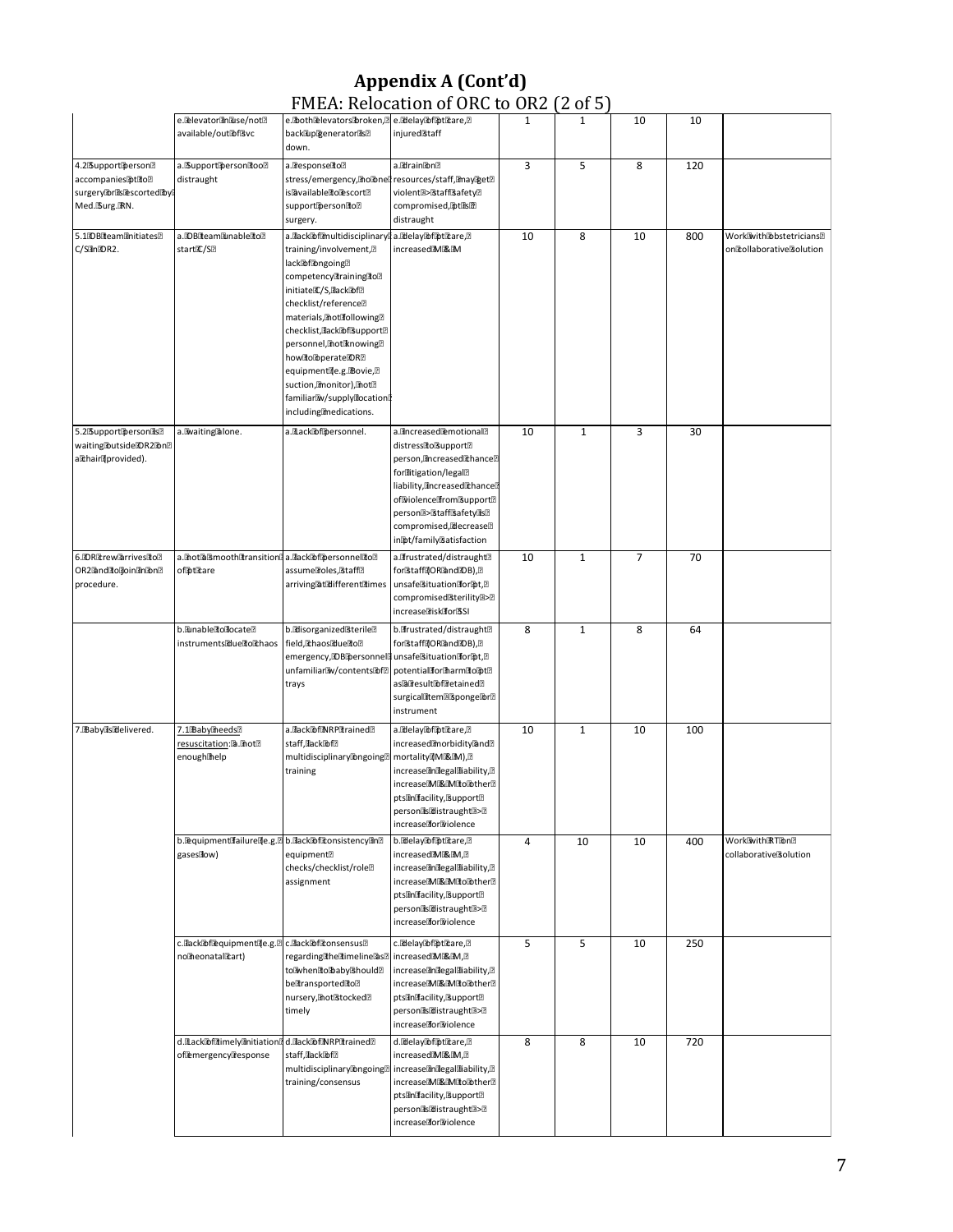#### Appendix A (Cont'd) FMEA: Relocation of ORC to OR2 (3 of 5)

|                                                                                                                                           |                                                                                                                                                        | There is the call of                                                                                     |                                                                                                                                                                                                                                                  |                |              |                |                |                                                                                                                                                                                                     |
|-------------------------------------------------------------------------------------------------------------------------------------------|--------------------------------------------------------------------------------------------------------------------------------------------------------|----------------------------------------------------------------------------------------------------------|--------------------------------------------------------------------------------------------------------------------------------------------------------------------------------------------------------------------------------------------------|----------------|--------------|----------------|----------------|-----------------------------------------------------------------------------------------------------------------------------------------------------------------------------------------------------|
|                                                                                                                                           | 7.2Mommeeds?<br>resuscitation: 2. 2<br>Postpartumthemorrhage <sup>®</sup><br>kithotavailable                                                           | a. Rxhad not re-stock the a. Bdelay Doffpt Dare, 2<br>meds, dack@f@lanning?<br>by/w/Rx.                  | increased@morbidity@and@<br>mortality[[MJ&IM], ?<br>injured<br>staff<br>Injured<br><br>Injured<br><br>Let<br>Injured<br>Let<br>Injured<br>Let<br>Injured<br>Let<br>Injured<br>Let<br>Injured<br>Let<br>Injured<br>Let<br>I<br>frombloodbnilloor) | 8              | 9            | 10             | 720            |                                                                                                                                                                                                     |
|                                                                                                                                           | b. @ther@nedical/surgical? b.@nom's@condition<br>emergent@onditions@e.g.?<br>hypovolemic <sup>3</sup> hock, <sup>2</sup><br>sepsis, alifficult airway) |                                                                                                          | b. delay of ottare, ?<br>increased@morbidity@and@<br>mortality[MJ&IM), ?<br>injured<br>staff@slip@hazard<br>2019<br>frombloodbnilloor)                                                                                                           | $\overline{2}$ | 5            | 10             | 100            | WorkWithDbstetricians?<br>oncollaborativesolution                                                                                                                                                   |
|                                                                                                                                           | c.DackDofDtimelyDnitiation<br>of®mergency®esponse                                                                                                      | c.DackDofDNRPDtrained?<br>staff, dack的f?<br>multidisciplinary@ngoing?<br>training/consensus              | c. Bilelay <b>Tof Tot Trane</b> , 2<br>increased morbidity and ?!<br>mortality[[Mi&iM], ?<br>injuredhtaff@slipmazard?<br>frombloodbnilloor)                                                                                                      | 6              | 10           | 10             | 600            | WorkWithDbstetricians?<br>on Tollaborative Solution; ??<br>This <sup>2</sup> also <sup>2</sup> applies <sup>1</sup> o <sup>2</sup><br>vaginaldeliveries@post?<br>partum themorrhage->?<br>STATRODR) |
| 8.DBDersonnel?<br>transportshaabyho?<br>nurseryMiallsolettelbr?<br>resuscitation的ed.2<br>Supportiperson <sup>®</sup><br>accompanies baby. | 8.1TransportingTunstable<br>baby:函.llacklof@<br>equipmentforttransport<br>(e.g. portable D2, pulse?<br>oxymeter, antubation <sup>®</sup><br>supplies)  | a.lackibfitonsistencyan?<br>equipment <sup>®</sup><br>checks/checklist/role <sup>[2]</sup><br>assignment | a.MelayTofTptTtare,?<br>increasedIMI&IM,2<br>increasedin?<br>liability/chance的f2<br>litigation                                                                                                                                                   | 8              | 5            | 10             | 400            | WorkWithRTDn?<br>collaborative <sup>3</sup> olution                                                                                                                                                 |
|                                                                                                                                           | b. holdesuscitation bed is?<br>available面ftransport                                                                                                    | b.athe@esuscitation@ed@<br>was hot returned after ?!<br>beinglused Inla prior of                         | b.adlayabfattare,<br>increased MI&IM, ?<br>increaselin?<br>liability/chance面f?<br>litigation                                                                                                                                                     | 4              | $\mathbf{1}$ | 10             | 40             |                                                                                                                                                                                                     |
|                                                                                                                                           | c. Eno Warming Bource For ?!<br>baby                                                                                                                   | c. Bho Marming blankets and c. baby may rexperience<br>OR2 <sup>a</sup> warmer                           | hypothermia                                                                                                                                                                                                                                      | $\overline{2}$ | $\mathbf{1}$ | $\overline{7}$ | 14             |                                                                                                                                                                                                     |
|                                                                                                                                           | d.DB hot prepared for ?!<br>unstablebaby                                                                                                               | d.dack®fitommunication2 d.dack®fihelp,2<br>toDB                                                          | substandardptteare                                                                                                                                                                                                                               | 4              | $\mathbf 1$  | 10             | 40             |                                                                                                                                                                                                     |
|                                                                                                                                           | e.lholelevatorlavailableltolie.lelevator(s)linlluselbr의<br>transportihe baby                                                                           | out面fiservice                                                                                            | e. Thaby thand-carried, ?!<br>not@vailable@ue@o@being다fall@isk@>@njury@o@baby,@<br>orlstaff,lbaby@bduction@<br>asthisavouldmottbe函图<br>usual protocol                                                                                            | $\mathbf{1}$   | $\mathbf{1}$ | 10             | 10             |                                                                                                                                                                                                     |
|                                                                                                                                           | 8.2. Transporting 3table<br>baby:函.dack函f2<br>equipmentfordtransport <sup>®</sup><br>(e.g.@ortable@2,@ulse?<br>oxymeter)                               | a.dack@fitonsistency@n@<br>equipment <sup>®</sup><br>checks/checklist/role <sup>[2]</sup><br>assignment  | a. delay of Tot Chare, ?<br>increased3M3&3M, 图<br>increasedin?<br>liability/chance面f?<br>litigation                                                                                                                                              | 8              | 5            | $\overline{2}$ | 80             | WorkWithRTDn?<br>collaborative <sup>3</sup> olution                                                                                                                                                 |
|                                                                                                                                           | b.dack的f@quipmentfor?<br>transport <sup>®</sup>                                                                                                        | b. Isolette Was Thot ?!<br>returnedbackloIDR2,2<br>anotherbaby disant solette increase and               | b.BilelayDofDptDtare,?<br>increased MI&IM, ?<br>liability/chance®f?                                                                                                                                                                              | $\overline{2}$ | $\mathbf{1}$ | $\overline{2}$ | 4              |                                                                                                                                                                                                     |
|                                                                                                                                           | c. Tho Ivarming Bource for ?!<br>baby                                                                                                                  | c. Bho Warming blankets and c. baby anay Bexperience<br>OR2 <sup>a</sup> warmer                          | hypothermia                                                                                                                                                                                                                                      | $\overline{2}$ | $\mathbf{1}$ | $\overline{2}$ | 4              |                                                                                                                                                                                                     |
|                                                                                                                                           | d.DBIhotDpreparedfor?<br>stable®aby                                                                                                                    | d. lack@fitommunication?<br>toDB                                                                         | d.dack@fthelp,?<br>substandard@tltare                                                                                                                                                                                                            | 10             | $\mathbf{1}$ | $\mathbf{1}$   | 10             |                                                                                                                                                                                                     |
|                                                                                                                                           | e.@ho@levator@vailable@ol e.@levator(s)@n@use@r@<br>transportihe baby                                                                                  | outlofservice                                                                                            | e. Thaby thand-carried, ?<br>not@vailable@ueLobeingl fall@isk@>@njuryLobaby,@<br>or&taff, baby @bduction<br>asthisavouldmottbe函图<br>usualDprotocol                                                                                               | $\mathbf{1}$   | $\mathbf{1}$ | $\overline{2}$ | $\overline{2}$ |                                                                                                                                                                                                     |
| 9. Burgery Roncluded                                                                                                                      | a.dack@fitorrectButure?<br>for��losure                                                                                                                 | a. Thot Stocked, ?<br>backordered                                                                        | a.Ddelayiinibtitare                                                                                                                                                                                                                              | $\overline{2}$ | $\mathbf{1}$ | $\overline{2}$ | $\overline{2}$ |                                                                                                                                                                                                     |
|                                                                                                                                           | b. Tetained Instrument Toral b. Inolinitial Trounts ?!<br>sponge                                                                                       | performed, no x-ray?<br>taken@tDhe@end@f@tase                                                            | b. ht lexposure dolla-ray?<br>(before配losurei配面fter图<br>closure), Breopen The?<br>incisioniioliemoveany?<br>unintentionally@etained?<br>items, <b>I</b> bther <b>anjuries</b> : 2<br>bladder, [bowel, [bressels, [?]<br>orlureters)              | 5              | 8            | 10             | 400            | WorkWithDbstetricians<br>on Tollaborative Solution                                                                                                                                                  |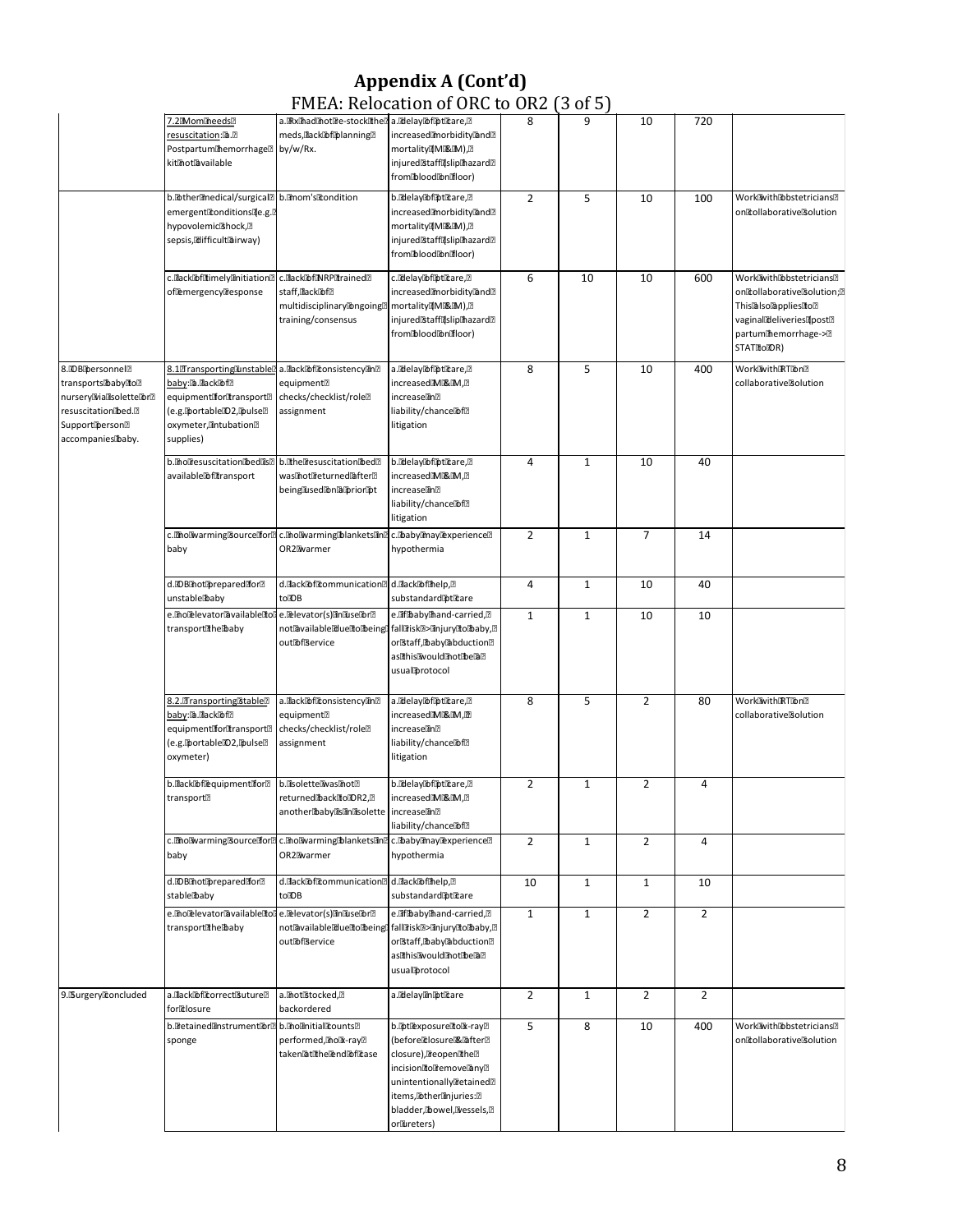#### Appendix A (Cont'd) FMEA: Relocation of ORC to OR2 (4 of 5)

|                                            |                                                                 |                                                     | $\ldots$                                                                                                                                                                       |                |              |                |              |                                  |
|--------------------------------------------|-----------------------------------------------------------------|-----------------------------------------------------|--------------------------------------------------------------------------------------------------------------------------------------------------------------------------------|----------------|--------------|----------------|--------------|----------------------------------|
|                                            | c. boggyauterus                                                 | c.@nfection,@tonic@terus,Lc.@ostpartum@             |                                                                                                                                                                                | 7              | 5            | 10             | 350          |                                  |
|                                            |                                                                 | longdabor                                           | hemorrhage/DIC, <sup>2</sup>                                                                                                                                                   |                |              |                |              |                                  |
|                                            |                                                                 |                                                     | hysterectomy, ancrease and                                                                                                                                                     |                |              |                |              |                                  |
|                                            |                                                                 |                                                     | Mi&iM, idecrease in ?!                                                                                                                                                         |                |              |                |              |                                  |
|                                            |                                                                 |                                                     |                                                                                                                                                                                |                |              |                |              |                                  |
|                                            |                                                                 |                                                     | mom's@milkBupply@>@                                                                                                                                                            |                |              |                |              |                                  |
|                                            |                                                                 |                                                     | failure dothrive for baby                                                                                                                                                      |                |              |                |              |                                  |
|                                            |                                                                 |                                                     |                                                                                                                                                                                |                |              |                |              |                                  |
| 10. Anesthesiologist and 10.1 Transporting |                                                                 | n/a                                                 | n/a                                                                                                                                                                            | $\pmb{0}$      | 0            | 0              | $\pmb{0}$    |                                  |
|                                            | circulating RN dransport <sup>2</sup> unstable mom do DB: DO ?? |                                                     |                                                                                                                                                                                |                |              |                |              |                                  |
| momdopostpartum@mD                         | NOT!Btabilize?1st!                                              |                                                     |                                                                                                                                                                                |                |              |                |              |                                  |
| inDB                                       |                                                                 |                                                     |                                                                                                                                                                                |                |              |                |              |                                  |
|                                            | 10.2 Transporting 3table                                        | a. Imom's Rondition?                                | a. delay of pticare, ??                                                                                                                                                        | $\overline{4}$ | 9            | 10             | 360          | WorkWith?                        |
|                                            | momdoDB: a.amoma                                                |                                                     |                                                                                                                                                                                |                |              |                |              |                                  |
|                                            |                                                                 | changesanexpectedly                                 | increased3M3&3M,3injury图                                                                                                                                                       |                |              |                |              | anesthesiologists<br>3<br>n<br>2 |
|                                            | becomesanstable                                                 |                                                     | tolstaff, ancreased arisk @f@                                                                                                                                                  |                |              |                |              | collaborative Bolution           |
|                                            |                                                                 |                                                     | injurydoßtaff, no?                                                                                                                                                             |                |              |                |              |                                  |
|                                            |                                                                 |                                                     | resources While Penroute, ?                                                                                                                                                    |                |              |                |              |                                  |
|                                            |                                                                 |                                                     | support的erson配                                                                                                                                                                 |                |              |                |              |                                  |
|                                            |                                                                 |                                                     | distraught国iffhe配idmot图                                                                                                                                                        |                |              |                |              |                                  |
|                                            |                                                                 |                                                     |                                                                                                                                                                                |                |              |                |              |                                  |
|                                            |                                                                 |                                                     | golluplav/baby)                                                                                                                                                                |                |              |                |              |                                  |
|                                            | b.dow@SI@r@o@2@ank?                                             | b.Dack®fitonsistency@n@                             | a. delay of pticare, ?                                                                                                                                                         | $\overline{2}$ | $1\,$        | $\overline{2}$ | 4            |                                  |
|                                            | available                                                       | equipment <sup>®</sup>                              | increased图M3&图M,图njury图                                                                                                                                                        |                |              |                |              |                                  |
|                                            |                                                                 | checks/checklist/role <sup>[2]</sup>                | tolstaff, ancreased arisk @f?                                                                                                                                                  |                |              |                |              |                                  |
|                                            |                                                                 | assignment                                          | injuryCoßtaff,@no@                                                                                                                                                             |                |              |                |              |                                  |
|                                            |                                                                 |                                                     | resourcesawhile@enroute,@                                                                                                                                                      |                |              |                |              |                                  |
|                                            |                                                                 |                                                     |                                                                                                                                                                                |                |              |                |              |                                  |
|                                            |                                                                 |                                                     | support@ersonds?                                                                                                                                                               |                |              |                |              |                                  |
|                                            |                                                                 |                                                     | distraught国iffhe配idmot图                                                                                                                                                        |                |              |                |              |                                  |
|                                            |                                                                 |                                                     | golluplaw/baby)                                                                                                                                                                |                |              |                |              |                                  |
|                                            | c.dack@f@nonitordor@                                            | c.fboth@nonitors@re?                                | a. delay of pticare, ?                                                                                                                                                         | 3              | $\mathbf{1}$ | $\overline{2}$ | 6            |                                  |
|                                            |                                                                 |                                                     |                                                                                                                                                                                |                |              |                |              |                                  |
|                                            | transport                                                       | beinglusedinmPACU                                   | increased3M3&3M,3injury2                                                                                                                                                       |                |              |                |              |                                  |
|                                            |                                                                 |                                                     | tolstaff, ancreased arisk @f?                                                                                                                                                  |                |              |                |              |                                  |
|                                            |                                                                 |                                                     | injuryllolstaff, holl                                                                                                                                                          |                |              |                |              |                                  |
|                                            |                                                                 |                                                     | resources While @enroute, ?                                                                                                                                                    |                |              |                |              |                                  |
|                                            |                                                                 |                                                     | supportDersonlisl?                                                                                                                                                             |                |              |                |              |                                  |
|                                            |                                                                 |                                                     | distraught国iffhe配idmot图                                                                                                                                                        |                |              |                |              |                                  |
|                                            |                                                                 |                                                     |                                                                                                                                                                                |                |              |                |              |                                  |
|                                            |                                                                 |                                                     | golluplaw/baby)                                                                                                                                                                |                |              |                |              |                                  |
|                                            | d.IDBEuniti跟/oriPACU配o?                                         | d.flack@flitommunication?                           | a. delay of ottare, a                                                                                                                                                          | 3              | $1\,$        | 3              | 9            |                                  |
|                                            | notiknow@nom@s@n@he@                                            | to DBI&/or PACU                                     | increased3M3&3M,3injury2                                                                                                                                                       |                |              |                |              |                                  |
|                                            |                                                                 |                                                     |                                                                                                                                                                                |                |              |                |              |                                  |
|                                            | wayEupEtoIDB                                                    |                                                     | tolstaff, ancreased arisk @f?                                                                                                                                                  |                |              |                |              |                                  |
|                                            |                                                                 |                                                     | injuryllolstaff, anol?                                                                                                                                                         |                |              |                |              |                                  |
|                                            |                                                                 |                                                     | resources While Denroute, ?                                                                                                                                                    |                |              |                |              |                                  |
|                                            |                                                                 |                                                     | support@erson@sm                                                                                                                                                               |                |              |                |              |                                  |
|                                            |                                                                 |                                                     | distraught面fthe配idmot图                                                                                                                                                         |                |              |                |              |                                  |
|                                            |                                                                 |                                                     | golluplaw/baby)                                                                                                                                                                |                |              |                |              |                                  |
|                                            |                                                                 |                                                     |                                                                                                                                                                                |                |              |                |              |                                  |
|                                            | e. <sup>2</sup> anesthesiologist <sup>®</sup>                   | e. Eritical [bt Ton Banother <sup>[2]</sup>         | a. delay of pticare, ?                                                                                                                                                         | $\overline{2}$ | $\mathbf{1}$ | $\overline{2}$ | 4            |                                  |
|                                            | needing to attend to ?                                          | unit                                                | increasedIMI&IM, injury <sub>2</sub>                                                                                                                                           |                |              |                |              |                                  |
|                                            | another <sup>t</sup> ot/emergency                               |                                                     | toßtaff,@increased@isk@rf@                                                                                                                                                     |                |              |                |              |                                  |
|                                            |                                                                 |                                                     |                                                                                                                                                                                |                |              |                |              |                                  |
|                                            |                                                                 |                                                     | injuryllolstaff, hol                                                                                                                                                           |                |              |                |              |                                  |
|                                            |                                                                 |                                                     | resources While Lenroute, ?                                                                                                                                                    |                |              |                |              |                                  |
|                                            |                                                                 |                                                     | support@erson@s?                                                                                                                                                               |                |              |                |              |                                  |
|                                            |                                                                 |                                                     | distraught国iffhe配idfhot图                                                                                                                                                       |                |              |                |              |                                  |
|                                            |                                                                 |                                                     | golluplaw/baby)                                                                                                                                                                |                |              |                |              |                                  |
|                                            |                                                                 |                                                     |                                                                                                                                                                                |                |              |                |              |                                  |
|                                            |                                                                 | f.Delevator(s)@n@use@r@not@f.@both@levators@roken,@ | a. delay of pticare, ?                                                                                                                                                         | $\mathbf{1}$   | $\mathbf{1}$ | $\mathbf{1}$   | $\mathbf{1}$ |                                  |
|                                            | available                                                       | backlup取eneratoris2                                 | increased3M3&3M,3injury@                                                                                                                                                       |                |              |                |              |                                  |
|                                            |                                                                 | down                                                | tolstaff, ancreased arisk abfa                                                                                                                                                 |                |              |                |              |                                  |
|                                            |                                                                 |                                                     | injurylloßtaff, hol?                                                                                                                                                           |                |              |                |              |                                  |
|                                            |                                                                 |                                                     | resources While Lenroute, ?                                                                                                                                                    |                |              |                |              |                                  |
|                                            |                                                                 |                                                     |                                                                                                                                                                                |                |              |                |              |                                  |
|                                            |                                                                 |                                                     | support@erson@s?                                                                                                                                                               |                |              |                |              |                                  |
|                                            |                                                                 |                                                     | distraught国iffhe配idmot图                                                                                                                                                        |                |              |                |              |                                  |
|                                            |                                                                 |                                                     | golluplaw/baby)                                                                                                                                                                |                |              |                |              |                                  |
|                                            |                                                                 |                                                     |                                                                                                                                                                                | $\mathbf{1}$   |              |                |              |                                  |
|                                            | g.@quipmentfailure                                              | g.dack@fitonsistency@n@                             | a. delay af pticare, ?                                                                                                                                                         |                | $\mathbf{1}$ | $\mathbf{1}$   | $\mathbf{1}$ |                                  |
|                                            |                                                                 | equipment <sup>®</sup>                              | increased3M3&3M,3injury2                                                                                                                                                       |                |              |                |              |                                  |
|                                            |                                                                 | checks/checklist/role <sup>[2]</sup>                | to staff, ancreased aisk @f?                                                                                                                                                   |                |              |                |              |                                  |
|                                            |                                                                 | assignment                                          | injury do Staff, ano ?!                                                                                                                                                        |                |              |                |              |                                  |
|                                            |                                                                 |                                                     | resources<br><br>resources<br><br>resources<br><br>Tesources<br><br>Tesources<br>Tesources<br>Tesources<br>Tesources<br>Tesources<br>Tesources<br>Tesources<br>Tesources<br>Te |                |              |                |              |                                  |
|                                            |                                                                 |                                                     | support@erson@s?                                                                                                                                                               |                |              |                |              |                                  |
|                                            |                                                                 |                                                     |                                                                                                                                                                                |                |              |                |              |                                  |
|                                            |                                                                 |                                                     | distraught面fthe配idmot图                                                                                                                                                         |                |              |                |              |                                  |
|                                            |                                                                 |                                                     | golluplav/baby)                                                                                                                                                                |                |              |                |              |                                  |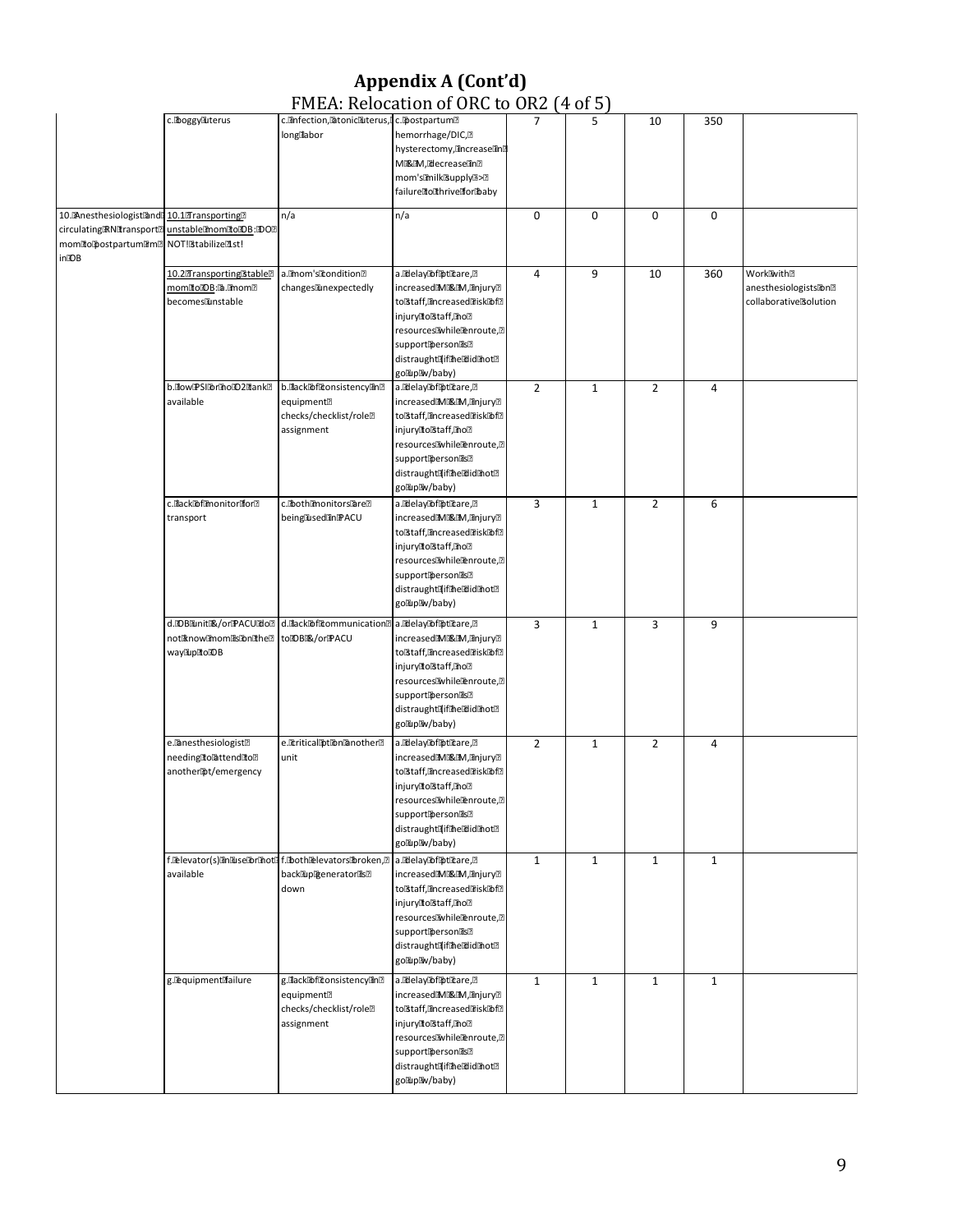#### Appendix A (Cont'd) FMEA: Relocation of ORC to OR2 (5 of 5)

|                                                          |                                 |                       | $1.712111110000010110101010000112100101$        |   |    |    |     |                          |
|----------------------------------------------------------|---------------------------------|-----------------------|-------------------------------------------------|---|----|----|-----|--------------------------|
| 11. MomBecoveredin?                                      | a. TrquipmentaorPACU?           |                       | a.lack面fitommunication2 a.increasediMi&iM, not2 | 8 | 8  | 8  | 512 |                          |
| postpartumERmEbyEfloat <sup>2</sup> RNEhotEvorkingEe.g.2 |                                 | toIDBI&/oriPACU       | meetingTheBtandardDf2                           |   |    |    |     |                          |
| RNEW/PACUERN, E& EOBE                                    | monitorikibroken, lackibf2      |                       | care                                            |   |    |    |     |                          |
| RMBv/baby函sBwell函sD                                      | supplies)                       |                       |                                                 |   |    |    |     |                          |
| support@erson@n@he?                                      |                                 |                       |                                                 |   |    |    |     |                          |
| rm.                                                      |                                 |                       |                                                 |   |    |    |     |                          |
|                                                          | b.@mom@becomes?                 | b. Imom's Itondition? | b. ancreased Mi& M. anot ?!                     | 6 | 8  | 10 | 480 | WorkWithDbstetricians?   |
|                                                          | unstable                        | changes linexpectedly | meetinghestandard@f?                            |   |    |    |     | oncollaborativeBolution  |
|                                                          |                                 |                       | care, distressionsupport                        |   |    |    |     |                          |
|                                                          |                                 |                       | person                                          |   |    |    |     |                          |
|                                                          |                                 |                       |                                                 |   |    |    |     |                          |
|                                                          |                                 |                       |                                                 |   |    |    |     |                          |
|                                                          | c. Postpartum?                  | c. molstandardized?   | a.increasediMi忍im,inot?                         | 4 | 10 | 10 | 400 | WorkWithDobstetricians?  |
|                                                          | hemorrhage/boggy <sup>[2]</sup> | hemorrhage@rotocol2   | meetingtheostandardibf?                         |   |    |    |     | oncollaboratives olution |
|                                                          | uterus                          | available             | care                                            |   |    |    |     |                          |
|                                                          |                                 |                       |                                                 |   |    |    |     |                          |
|                                                          |                                 |                       |                                                 |   |    |    |     |                          |
|                                                          |                                 |                       |                                                 |   |    |    |     |                          |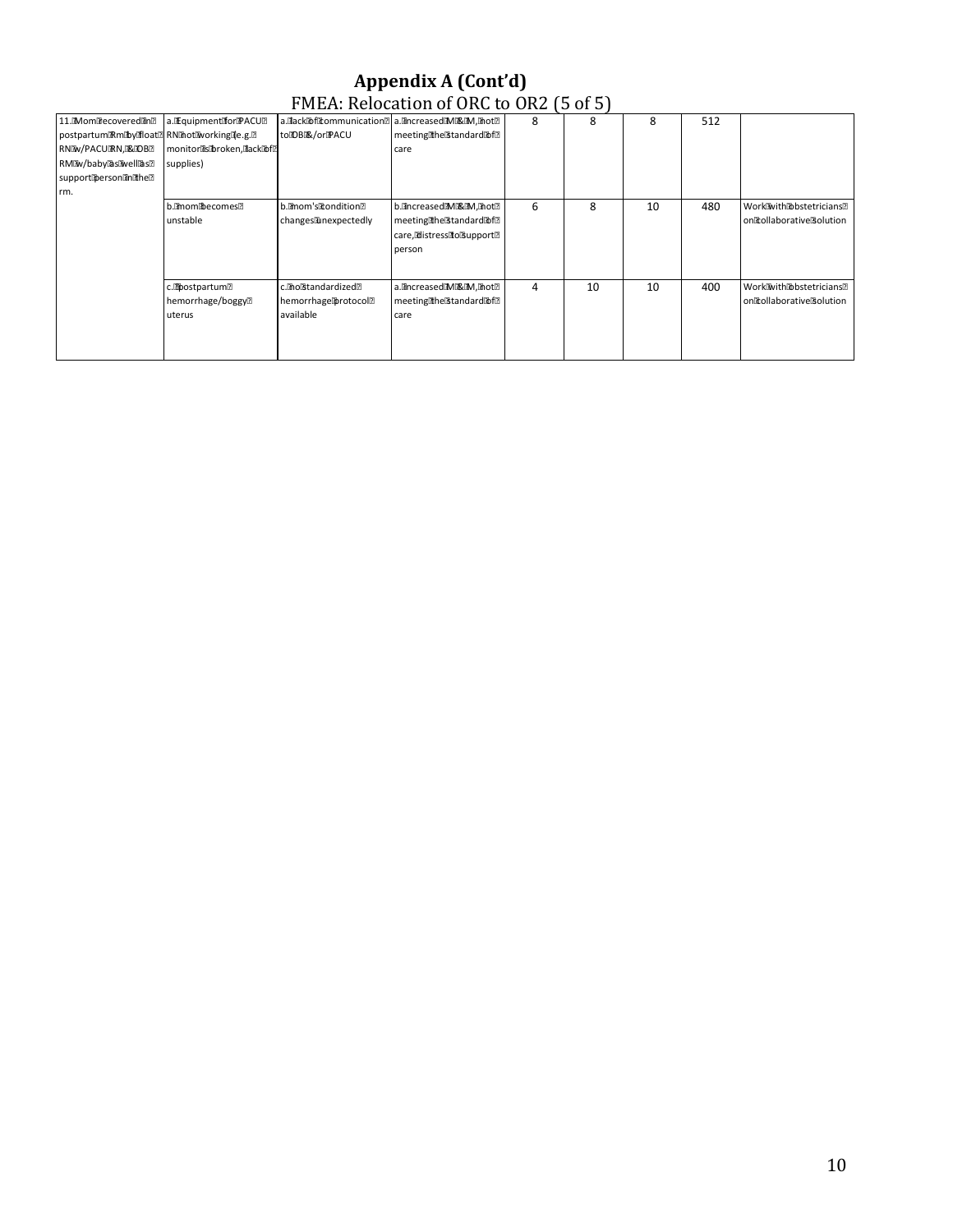#### Appendix B

#### STAT Cesarean Sections (Regular Business Hours: M-F, 07-1730) When Performed in OR2

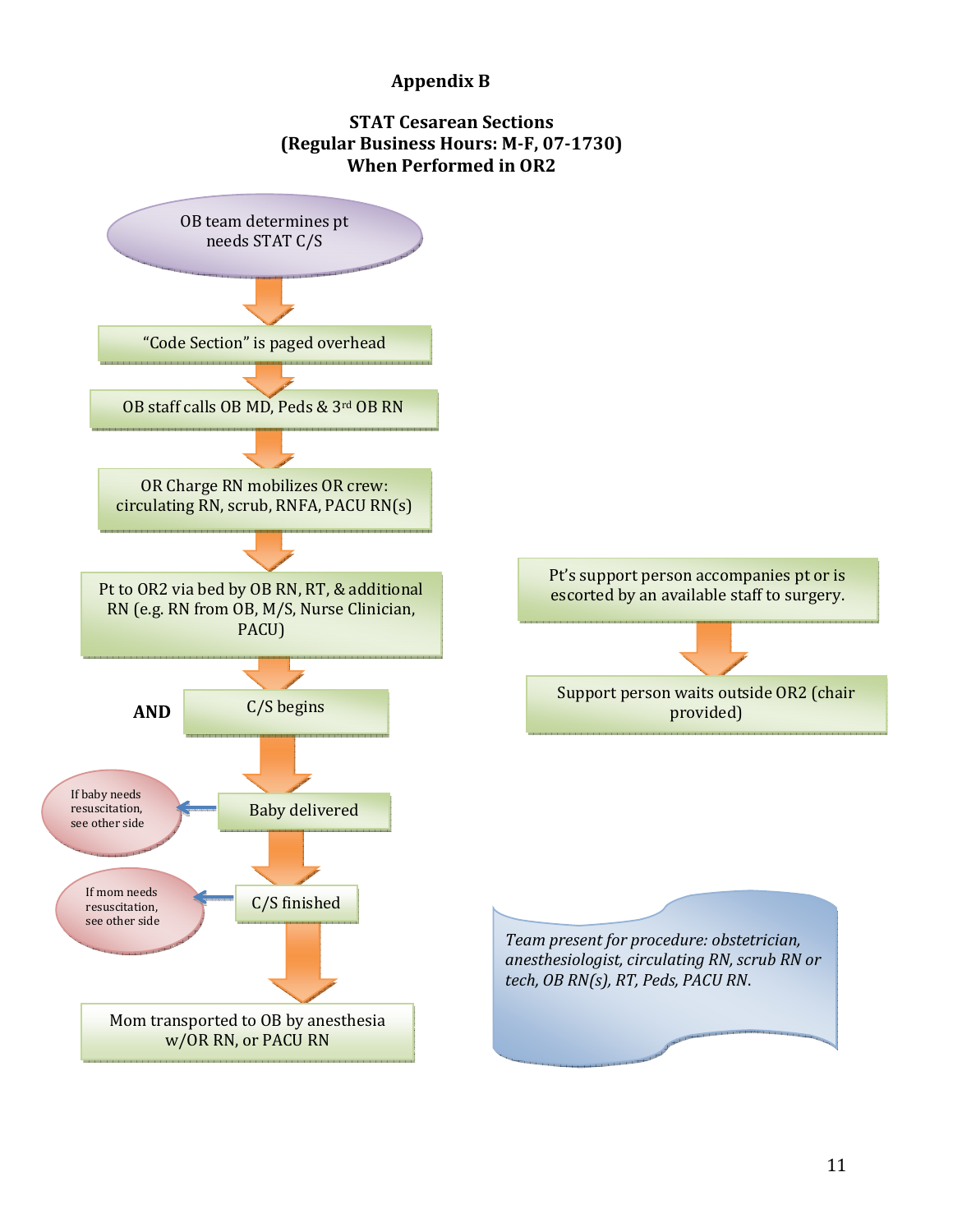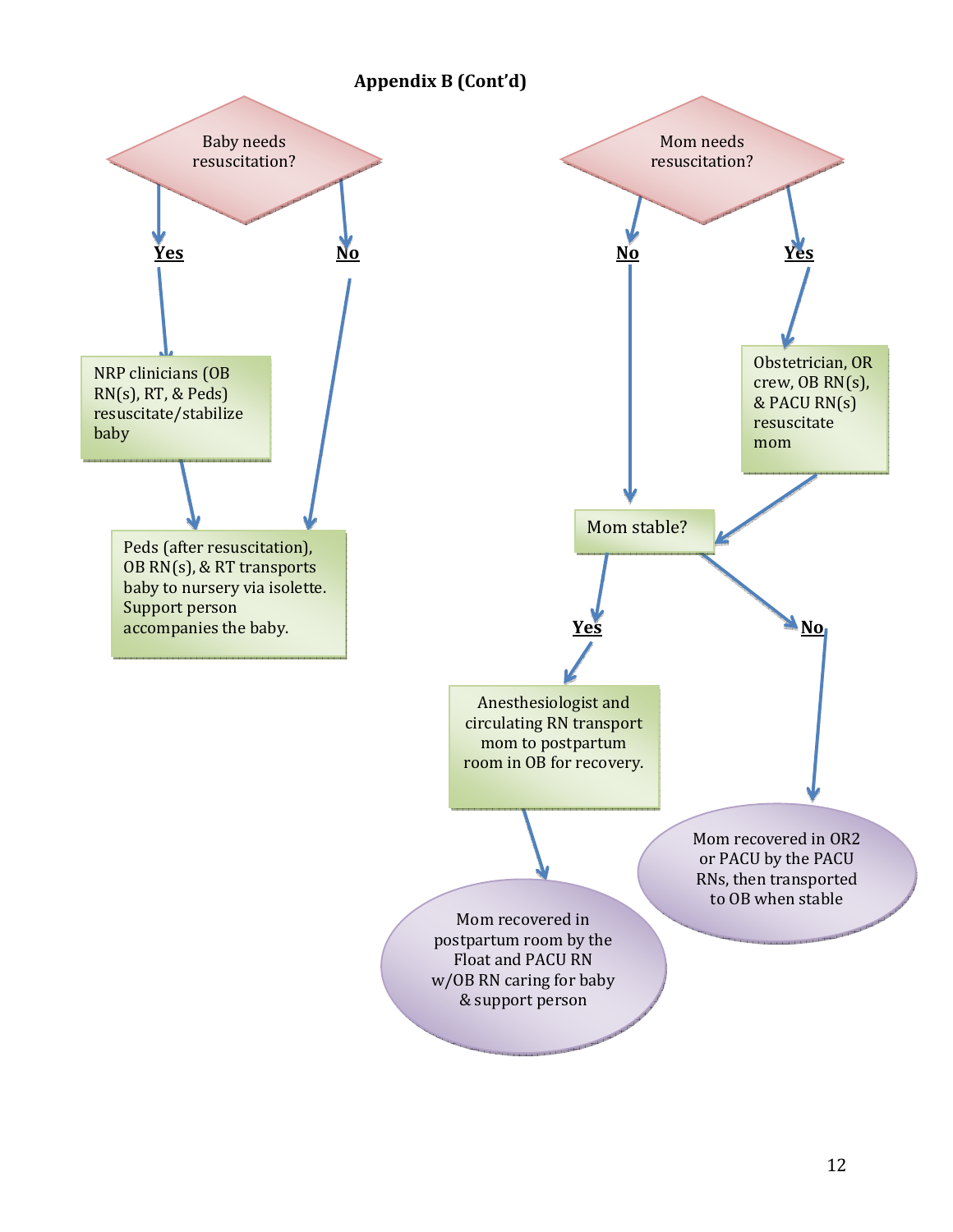#### Appendix C

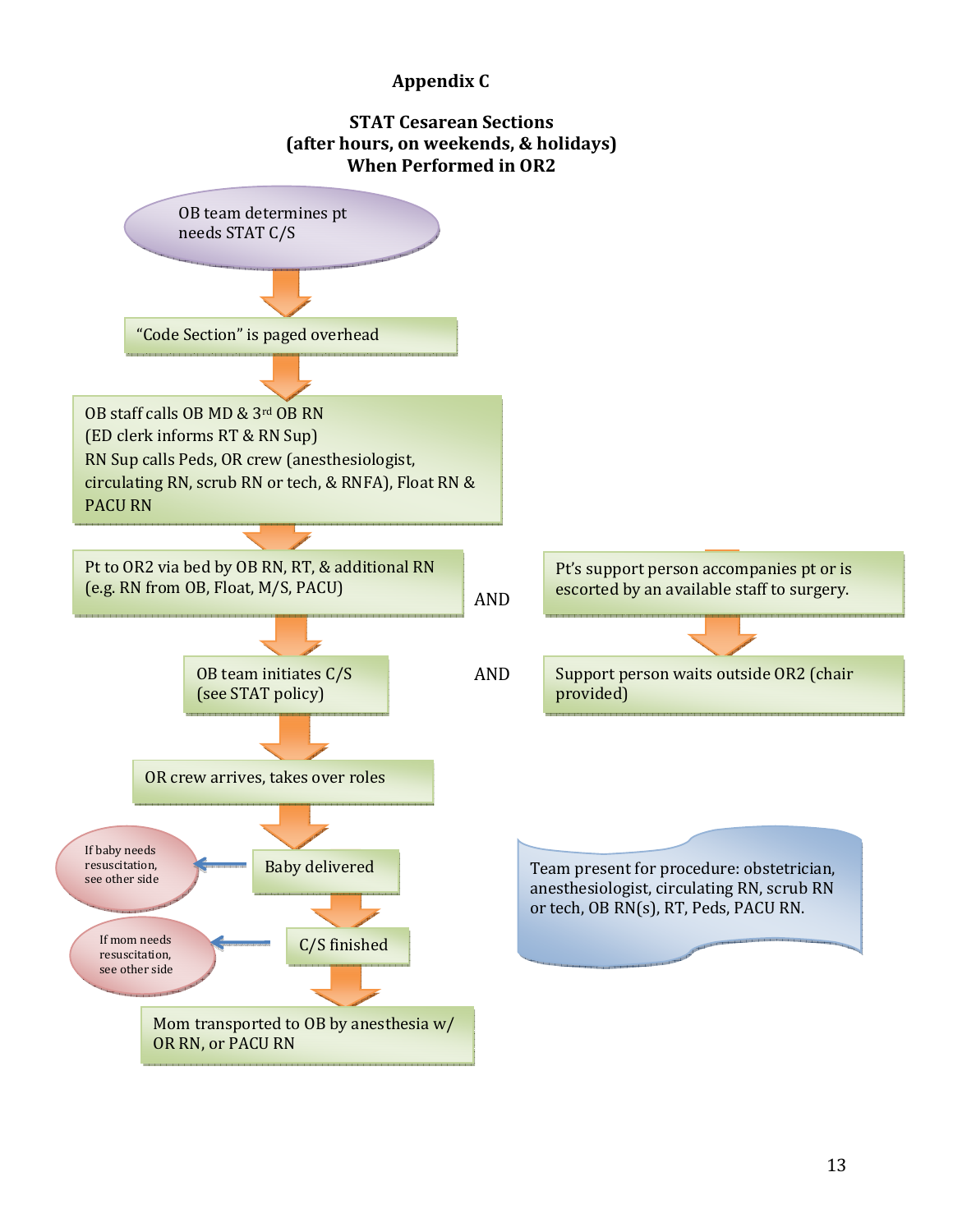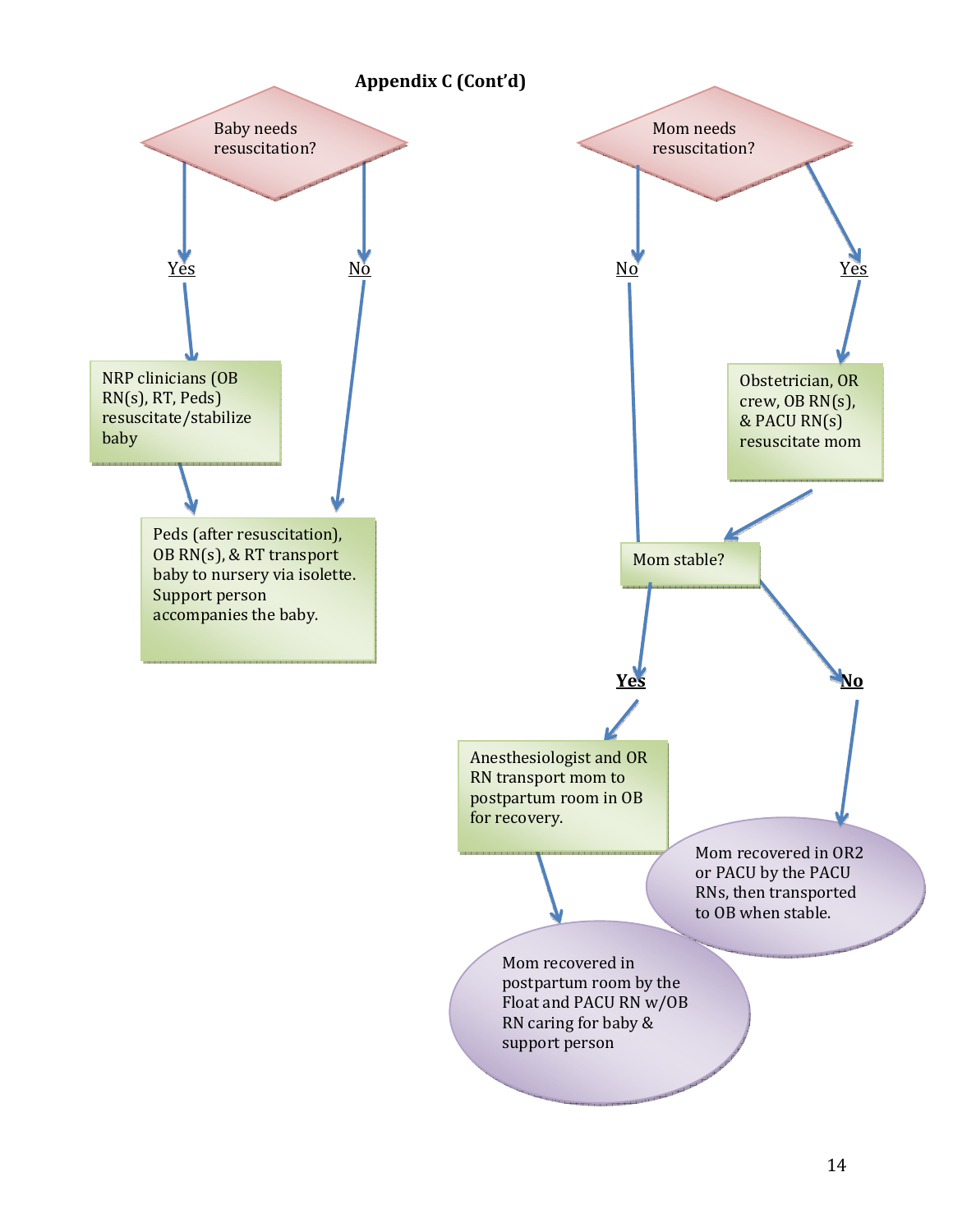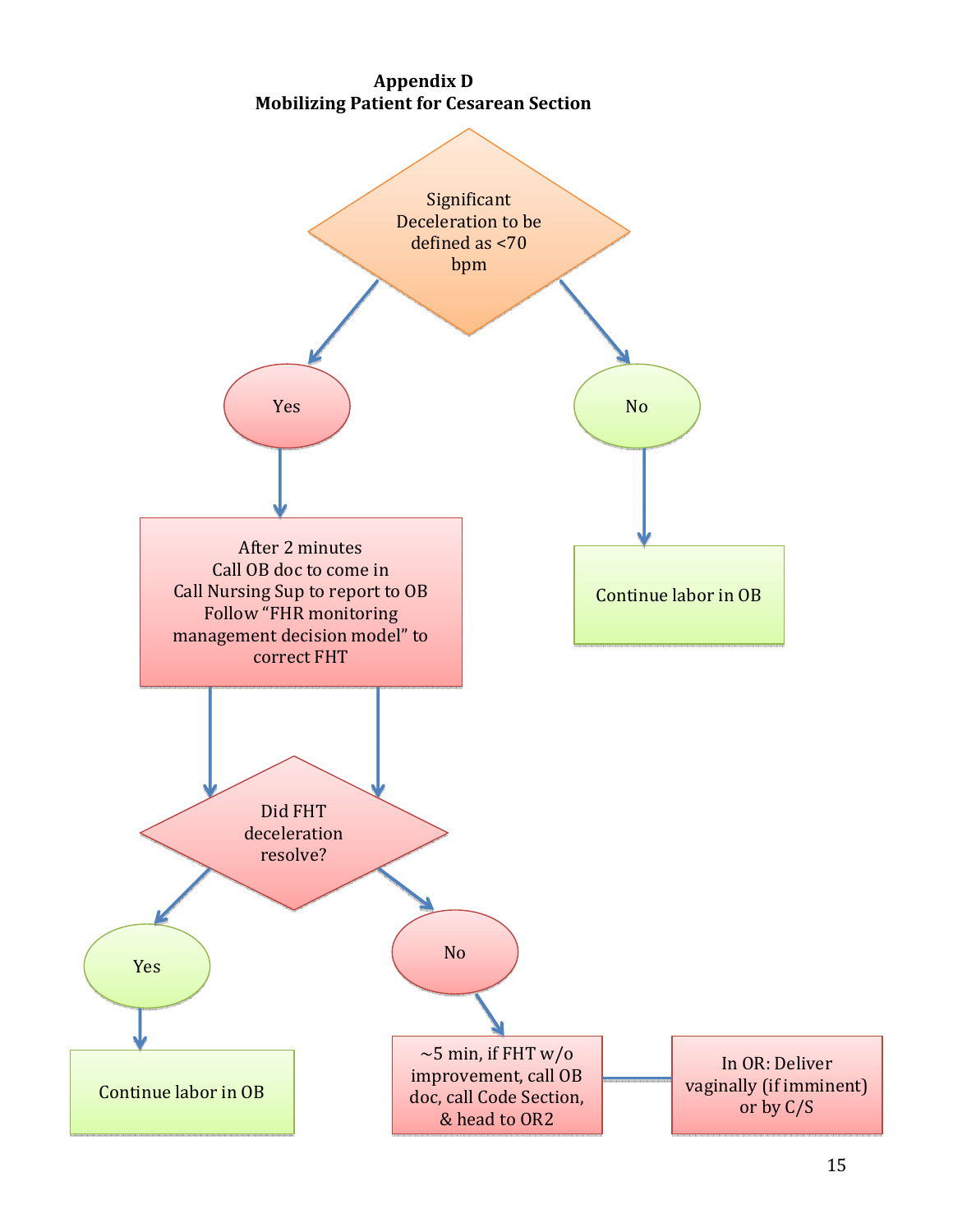## Appendix E

#### Cesarean Section Process Algorithm for Interim OB Period

(Effective September 3rd, 2014)

|                                                                 | Alerting/Calling in OR<br>team                      | Alerting/Calling in<br><b>PACU/Float RN</b>                                          | <b>Preop Transport Pt to</b><br><b>OR</b>                                      | <b>OR Report to</b><br><b>PACU/Float RN</b>                                                     | <b>Postop Transport Pt to</b><br><b>OB</b>                                                  |
|-----------------------------------------------------------------|-----------------------------------------------------|--------------------------------------------------------------------------------------|--------------------------------------------------------------------------------|-------------------------------------------------------------------------------------------------|---------------------------------------------------------------------------------------------|
| <b>ISTAT after hours.</b><br>weekends &<br><b>Holidays</b>      | RN Supervisor, upon<br>activation Code Section      | RN Supervisor, at the<br>same time as calling in<br><b>OR</b> team                   | OB RN, RT, & another<br>nurse as needed; to OR2<br>directly                    | PACU/Float RN will likely<br>be in OR2 or will call<br>x3236 to get report                      | OR RN &<br>anesthesiologist, may<br>need to stay in PACU for<br>recovery                    |
| <b>STAT M-F, 07-17</b>                                          | OR Charge RN, upon<br>activation of Code<br>Section | <b>Per Code Section</b><br>activation, or by OR<br>Charge RN                         | OB RN, RT, & another<br>nurse as needed; to OR2<br>directly                    | PACU/Float RN will likely<br>be in OR2 or will call<br>x3236 to get report                      | OR RN &<br>anesthesiologist, may<br>need to stay in PACU for<br>recovery                    |
| <b>Urgent after hours,</b><br>weekends, &<br><b>Holidays</b>    | <b>RN Supervisor</b>                                | OR crew upon their<br>arrival to hospital                                            | OB to coordinate w/OR<br>team or RN Sup; to OR2<br>directly                    | <b>PACU/Float RN will set</b><br>up monitors in<br>postpartum Rm, then<br>call x3236 for report | OR RN &<br>anesthesiologist;<br>depending on pt's<br>condition, may need to<br>stay in PACU |
| Urgent M-F, 07-17                                               | <b>OR Charge RN</b>                                 | OR circulator when<br>calling report about 15-<br>20 minutes before<br>procedure end | OB to coordinate w/OR<br>Charge RN PRN; to OR2<br>directly                     | OR circulator to call<br>report about 15-20<br>minutes before<br>procedure end                  | OR RN &<br>anesthesiologist;<br>depending on pt's<br>condition, may need to<br>stay in PACU |
| Non-Urgent, elective<br>after hours,<br>weekends, &<br>holidays | <b>RN Supervisor</b>                                | OR crew upon their<br>arrival to hospital                                            | OB to coordinate w/OR<br>team or RN Sup; to OR2<br>directly                    | PACU/Float RN will set<br>up monitors in<br>postpartum Rm, then<br>call x3236 for report        | OR RN &<br>anesthesiologist                                                                 |
| Non-Urgent, elective<br>M-F, 07-17                              | OR Charge RN                                        | OR circulator when<br>calling report about 15-<br>20 minutes before<br>procedure end | OB RN & OR PCT to<br>PACU or PAAS, about 15<br>min before scheduled<br>OR time | OR circulator to call<br>report about 15-20<br>minutes before<br>procedure end                  | OR RN &<br>anesthesiologist                                                                 |

Edited 09/22/14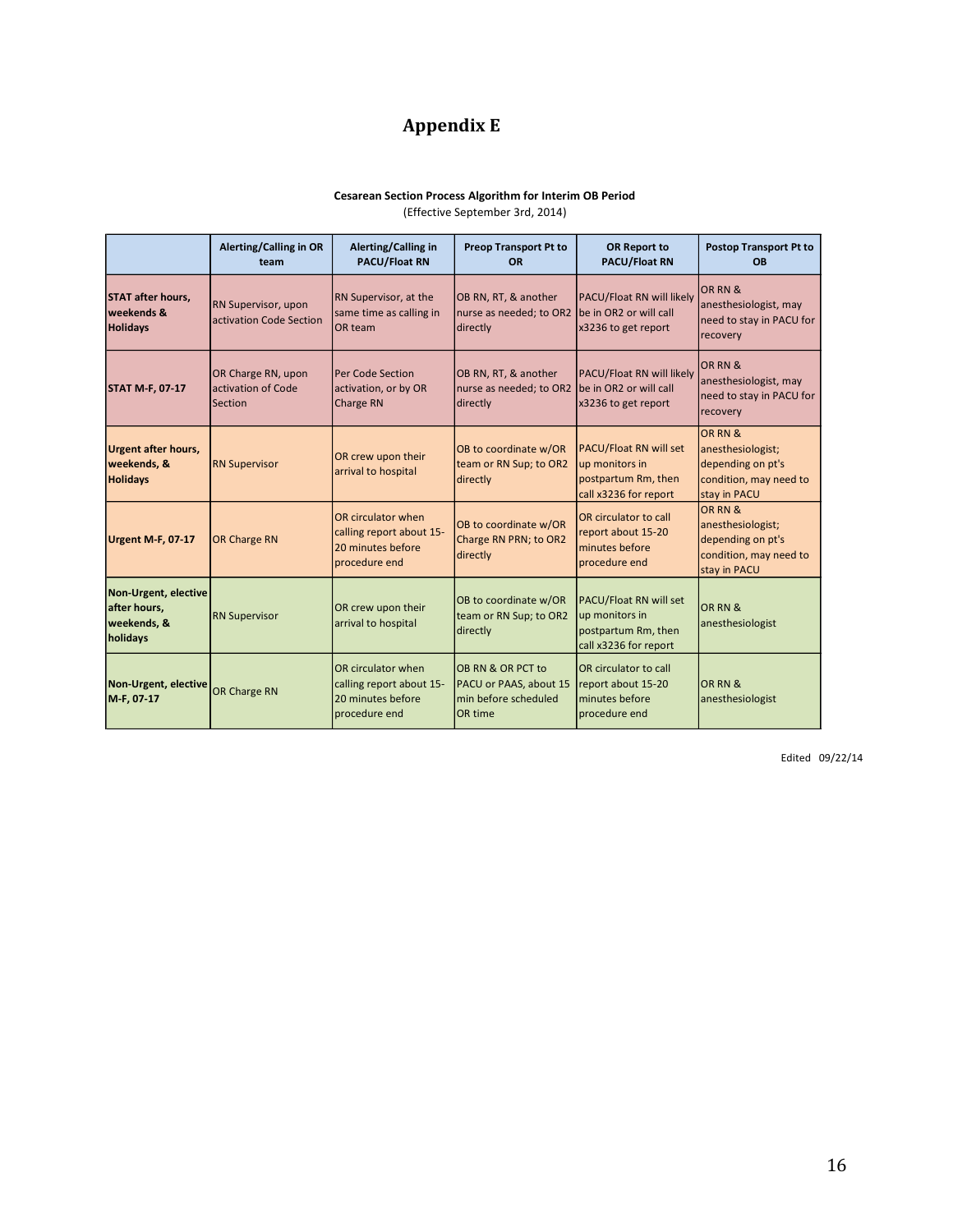#### Appendix F

#### SWOT Analysis for Relocation of ORC to the Main OR

#### Strengths Neaknesses • Skilled staff (OB, OR, PACU, MDs, etc.); • New Code Section emergency code to ensure needed help is available in an emergency • OR team would have faster response time due to not needing to report to OB • Continued ability to provide care to OB pts needing C/S • Longer patient (pt) transport time (from 30 seconds to 4 minutes or longer) • Limited number of OB staff to assist w/ pt transport and to remain on OB unit for other pts • Less ORs available for other surgical pts • OB staff is unfamiliar with OR2 location • 2 years for interim location

#### Internal Factors

#### External Factors

| <b>Threats</b><br><i><b>Opportunities</b></i><br>Improve communication among<br>Inability to run another OR electively<br>$\bullet$<br>$\bullet$<br>clinicians<br>or in an emergency, revenue loss<br>May take more then 2 years to build<br>Develop checklists to ensure<br>$\bullet$<br>$\bullet$<br>standardized approach in pt care<br>new OB unit due to unforeseen<br>construction barriers<br>Increase efficiency in providing<br>$\bullet$<br>optimal patient care in consideration<br>of the longer transport time |  |
|-----------------------------------------------------------------------------------------------------------------------------------------------------------------------------------------------------------------------------------------------------------------------------------------------------------------------------------------------------------------------------------------------------------------------------------------------------------------------------------------------------------------------------|--|
|                                                                                                                                                                                                                                                                                                                                                                                                                                                                                                                             |  |
|                                                                                                                                                                                                                                                                                                                                                                                                                                                                                                                             |  |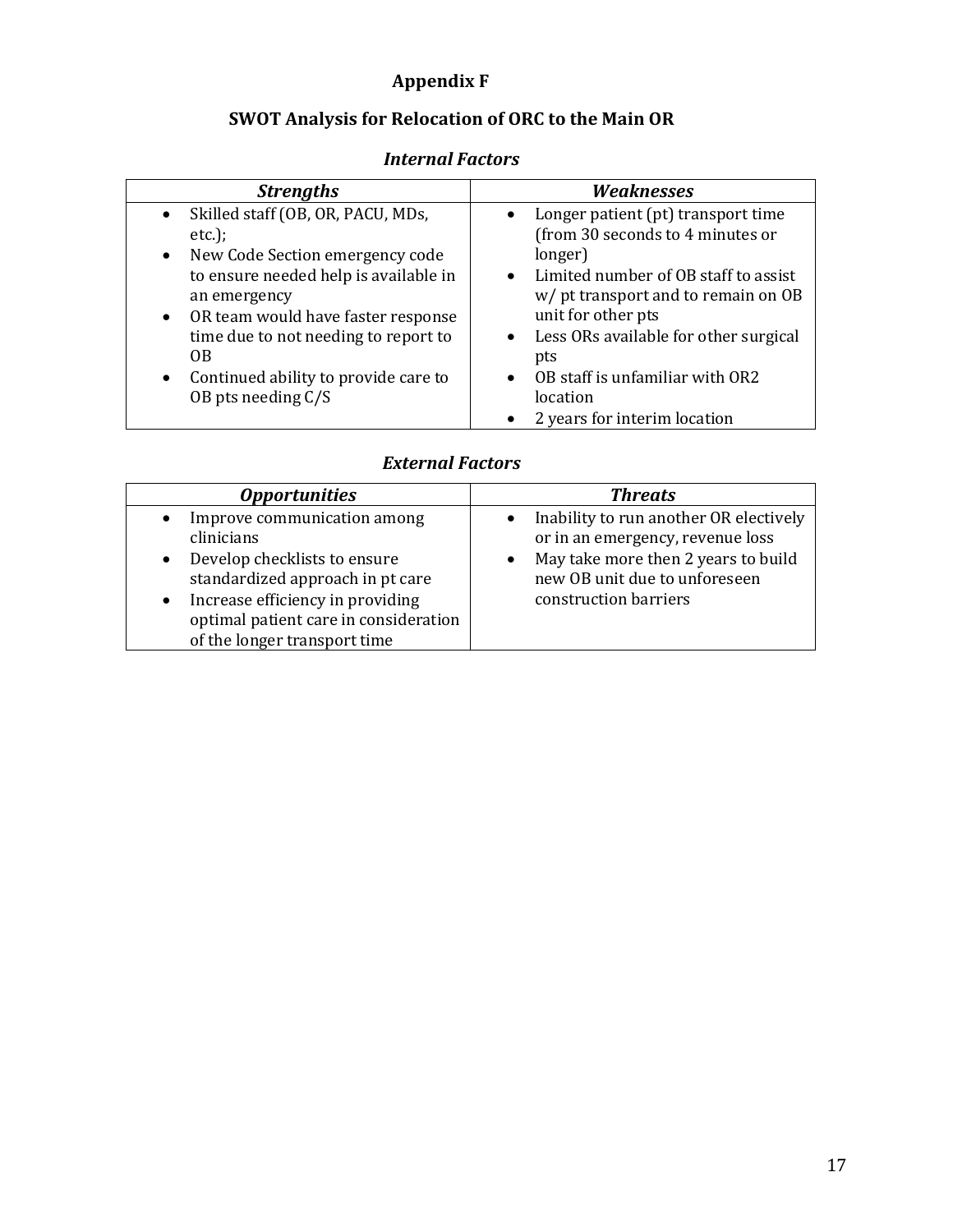#### Appendix G





Red = blockers blockers & critics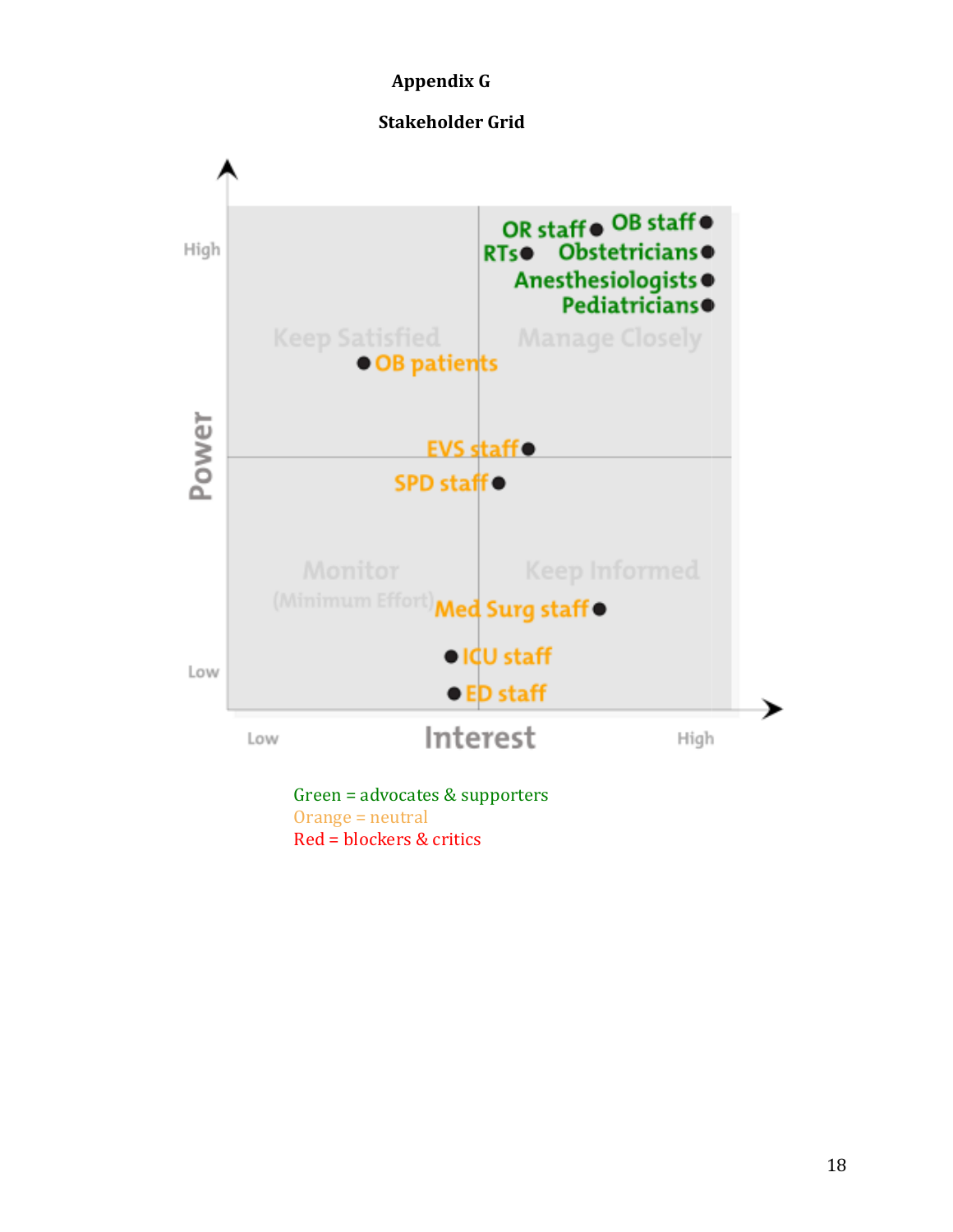### Appendix H

#### Cost of Maternal Transport

|                                      | Number of<br>Staff for<br>Mom<br>Transport | Mom<br>Transport<br>Time (to<br>and from) | Total<br>number of<br>$C/S$ per<br>year<br>(average of | Total time for Mom<br>Transport per Year<br>(based on total # of<br>staff) | Annual Cost of Mom<br>Transport Time (based on<br>total # of staff)      | Difference<br>in Cost for<br>Maternal<br>Transport |
|--------------------------------------|--------------------------------------------|-------------------------------------------|--------------------------------------------------------|----------------------------------------------------------------------------|--------------------------------------------------------------------------|----------------------------------------------------|
| ORC (old<br>location)                | 2 RNs                                      | 2min/case                                 | 3 years)<br>120                                        | $480$ min = 8hr                                                            | $8hr \times $72.76 = $582.08$                                            | Base cost                                          |
| OR <sub>2</sub><br>(new<br>location) | $2RNs$ &<br>1PCT                           | 20min/case                                | 120                                                    | $RN: 4,800min = 80hr$<br>$PCT: 2,400min = 40hr$                            | $RN: 80hr \times 72.76 = $5,820.8$<br>PCT: $40hr \times 38.5 = $1,540.0$ | Increase of<br>\$6,778.72                          |

#### Cost of Neonatal Transport

|                                      | Number of<br>Staff for<br>Baby<br>Transport | Baby<br>Transport<br>Time (to<br>and from) | Total<br>number of<br>$C/S$ per<br>year<br>(average of<br>3 years) | Total time for baby<br>Transport per Year<br>(based on total # of<br>staff) | <b>Annual Cost of Baby</b><br>Transport Time (based on<br>total # of staff) | Difference<br>in Cost for<br>Neonatal<br>Transport |
|--------------------------------------|---------------------------------------------|--------------------------------------------|--------------------------------------------------------------------|-----------------------------------------------------------------------------|-----------------------------------------------------------------------------|----------------------------------------------------|
| ORC (old<br>location)                | 1 RN                                        | 1min/case                                  | 120                                                                | $120 = 2hr$                                                                 | $2hr \times $72.76 = $145.52$                                               | Base cost                                          |
| OR <sub>2</sub><br>(new<br>location) | 2 RNs                                       | 10min/case                                 | 120                                                                | $2,400$ min = $40$ hr                                                       | RN: $40hr \times 72.76 = $2,910.4$                                          | Increase of<br>\$2,764.88                          |

\*Calculations are based on annual SWB compensation package for a full time RN  $($151,336.00 \rightarrow $72.76/hr)$  and PCT  $($80,073.00 \rightarrow 38.5/hr)$ .